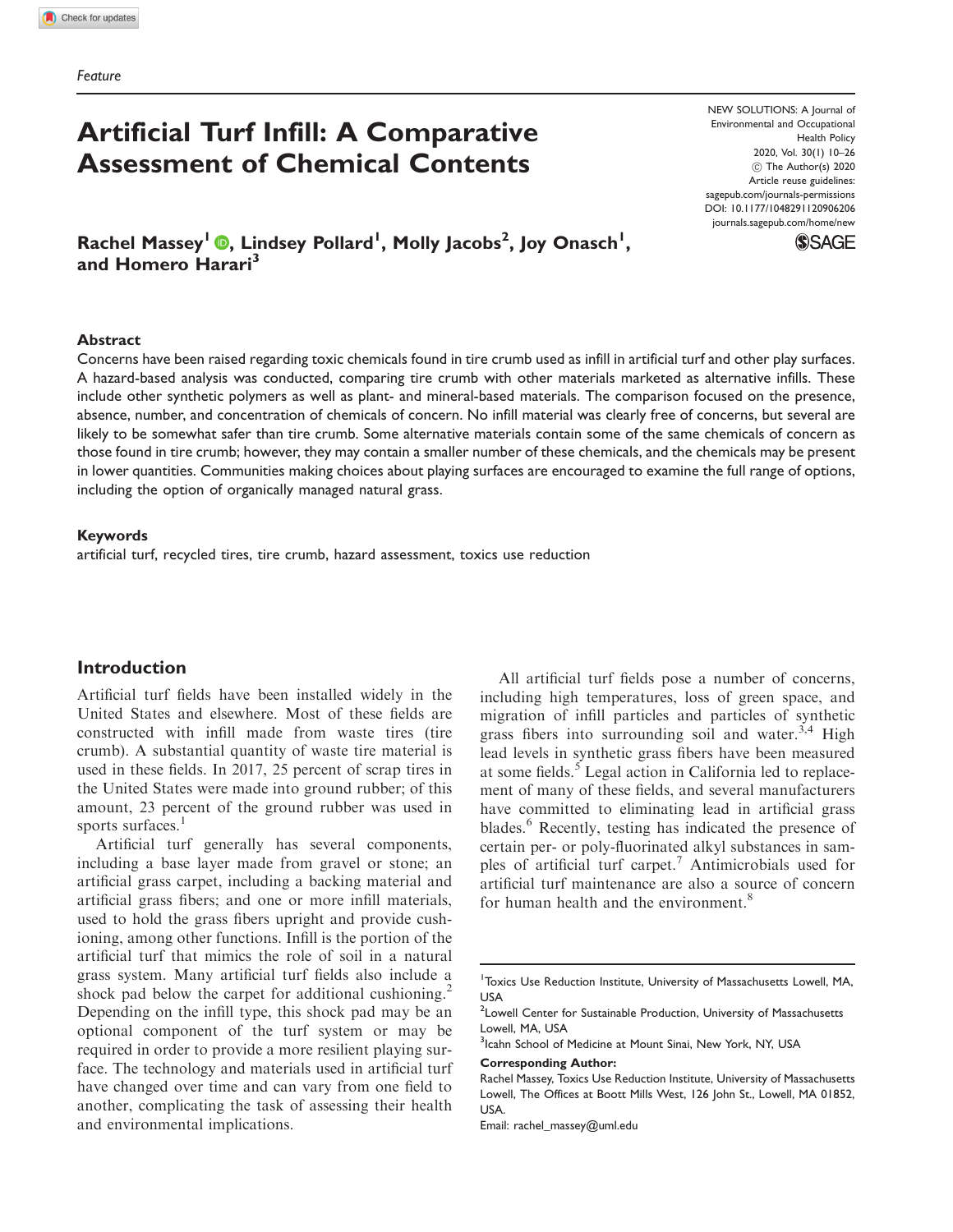In sunny, warm weather, artificial turf reaches much higher temperatures than natural grass, raising concerns related to heat stress for users of the fields. Heat is a concern for all types of artificial turf. Some infills may become hotter than others, but the artificial grass blades also play an important role in trapping heat. Hot artificial turf surfaces can damage equipment and burn skin, as well as increasing risk of heat-related illness.<sup>9</sup>

Chemicals found in infill materials have been a particular source of concern. Substantial literature has been generated on chemicals present in, and potentially released from, infill made from waste tires. Concerns have been raised about exposure of athletes, children, and others who play or spend time on the fields, as well as about environmental impacts such as chemicals in rainwater runoff. Numerous risk assessments have examined the possible human health implications of exposures that may be experienced by those playing on the fields.<sup>2,10</sup> These studies have fed into an extensive debate over whether the use of artificial turf is acceptable from the perspectives of children's health, athletes' health, and environmental impacts. Concerns have also been raised about health implications for workers producing tire crumb<sup>11</sup> or installing or maintaining artificial turf.<sup>10,12</sup> Additional research into health effects of tire crumb is ongoing; in the United States, this includes multiagency studies at the federal level<sup>2,13</sup> and at the state level in California.<sup>14</sup>

Concerns about the health and environmental effects of exposure to tire crumb have fueled a growing market in alternative infills. Alternatives include a range of synthetic materials as well as plant- and mineral-based materials. These alternatives, in general, have been much less extensively studied than the incumbent material, tire crumb. The introduction of alternative infills raises questions about whether alternative infills are safer than tire crumb, whether one alternative presents a clearly safer option compared with the others, and whether there is the potential for adverse substitutions, in which a toxic chemical and/or material of concern could be replaced with one of equal or greater concern.

This article presents a chemical hazard-based comparison of materials conducted by the Massachusetts Toxics Use Reduction Institute (TURI), taking into account the results of similar assessments by two other government entities, the Norwegian Environmental Agency, and the National Institute for Public Health and the Environment (RIVM) in the Netherlands.<sup>3,4,12</sup> We present this comparison in the context of methods developed for alternatives assessment, with modifications to account for the need to compare materials containing multiple chemicals. Our findings about individual infill materials are presented with the goal of supporting institutions and communities in making well-informed decisions about these materials. We also caution that

resolving questions about the choice of infill material is just one piece of a larger picture, as artificial turf presents a variety of important health and environmental concerns that go beyond the questions about infill materials.

### Context: Alternatives Assessment Methodology

Alternatives assessment is a decision-assisting tool that has been developed to help governments and businesses make more informed and better considered decisions about chemical safety, performance, and costs. It is intended to help identify safer, technically feasible, and cost-effective alternatives to toxic chemicals or materials and to help decision-makers to avoid regrettable substitutions.<sup>15</sup> The methodology is designed to focus on action rather than on analysis for its own sake, on inherent properties of chemicals rather than on risk, and on the functional use of the chemical or material in question, in order to support timely decision-making on complex topics.<sup>16–18</sup> An early framework for alternatives assessment was developed by  $TURI<sub>19</sub><sup>19</sup>$  and government agencies in the United States and Europe have further developed and refined the approach.<sup>20–22</sup>

A typical alternatives assessment begins with identifying a range of alternatives to replace the "incumbent" chemical of concern. These can include chemical or material substitutes as well as different technologies or process redesigns that can achieve the same function provided by the incumbent. Alternatives are then assessed in comparison to the incumbent based on considerations of hazard, economic feasibility, and technical feasibility.22 More recent alternatives assessment frameworks also encourage the evaluation of comparative exposure and life-cycle considerations.<sup>15,23</sup>

Alternatives assessment methods have been designed primarily for comparing a chemical with alternative chemicals or processes. They have not been fully refined for use in comparing products to one another, or making comparisons among materials or formulations, each of which may contain many chemicals, $2<sup>1</sup>$  although there have been recent efforts to extend the methodology in systematic analyses of baby mattresses<sup>24</sup> and of antifouling boat paints.<sup>25</sup>

Most hazard assessments organize information about alternatives based on health endpoint. We chose instead to organize the available information based on the presence, absence, number, or concentration of specific chemicals or chemical categories of concern. Many of the chemicals or chemical categories found in infill materials are associated with one or more adverse health effects, and organizing the information by chemical made it possible to be more specific in our comparisons across materials. Thus, the analysis described here is a modified version of the hazard assessment component of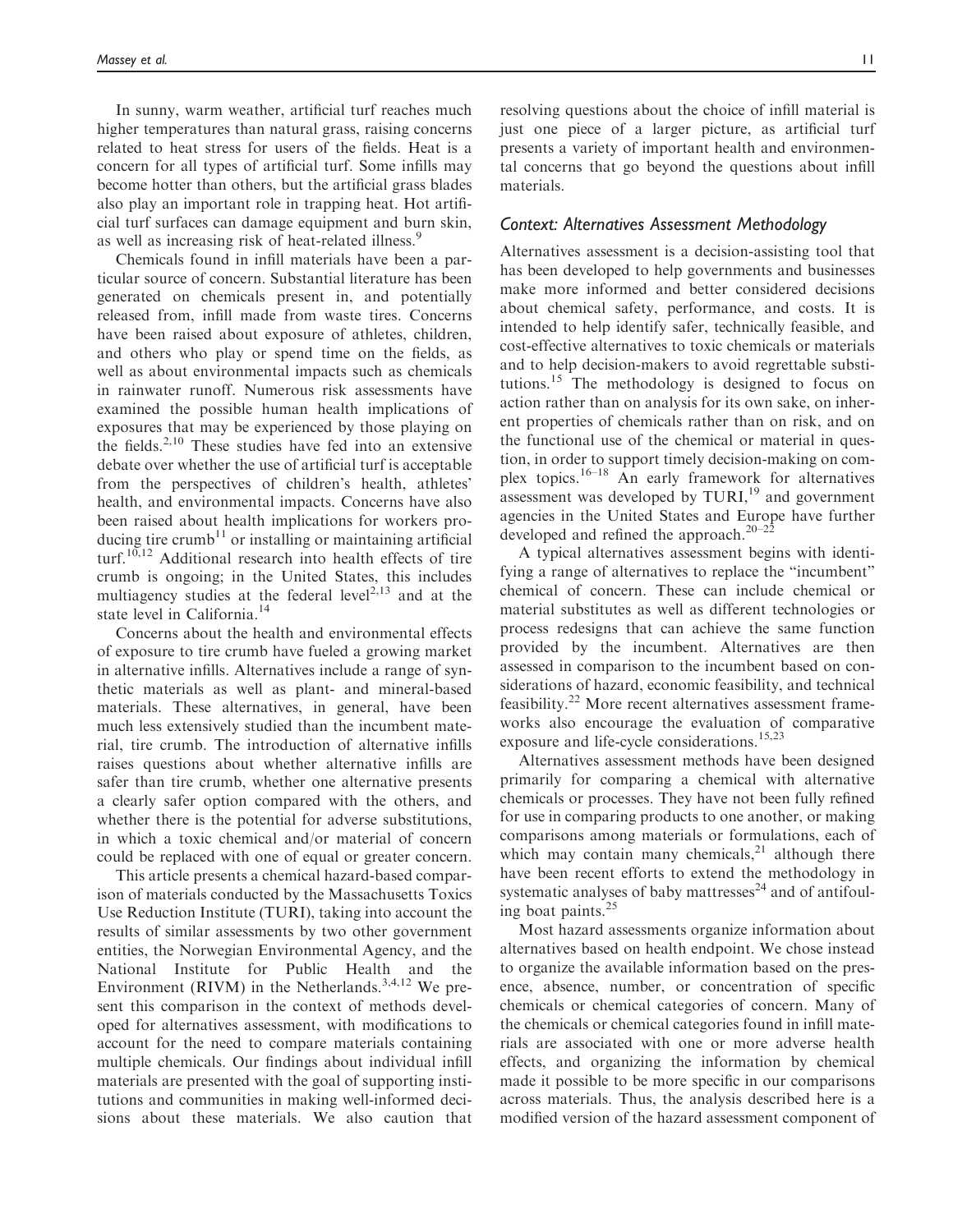alternatives assessment, focusing on presence/absence/ level of individual chemicals within a complex material.

It is important to note that exposure to low doses of many chemicals in a complex mixture poses particular concerns which go beyond a simple additive effect of each individual chemical.<sup>26,27</sup> Health effects of mixtures are not captured in our analysis. Further complexity is introduced by the mixing of multiple materials (e.g., synthetic polymers with mineral-based materials) within an infill product.

### Approach to Comparison of Playing Surface Materials

The analysis was structured around queries that TURI received from municipalities and school districts. Many of these queries focused on the question of whether the problems associated with tire crumb infill could be solved by choosing an alternative infill. Communities also posed questions about the full range of effects of artificial turf fields, including the environmental impacts of synthetic grass fibers (carpet) as they wear and disintegrate over time.

In addressing these queries, it was necessary to choose an approach. One option is to consider artificial turf as an entire system, comparing it to the use of natural grass or other playing surfaces. A second option is to compare specific materials that may be used within the artificial turf system. This latter approach provides a means to systematically evaluate a set of materials serving the same function but necessarily omits a variety of other important elements.

TURI took a hybrid approach by comparing artificial turf broadly with natural grass for our examination of physical and biological hazards and of costs. Among other findings, the comparison found that artificial turf poses particular concerns related to skin abrasions<sup>9</sup> and that natural grass is more cost effective than artificial turf over the life of the product.<sup>28</sup> TURI chose to compare infill materials with one another because it was not readily evident whether one or more materials could be clearly identified as a safer alternative. TURI's examination of chemical contents of infill compared tire crumb, the incumbent material, with alternative infill materials. We did not undertake a comparison based on cost, performance, or other factors, as the priority was to determine whether any material was clearly preferable from a health or environmental standpoint. This article presents the results of our chemical hazard-based comparison among infills.

The Norwegian Environmental Agency's study was undertaken in response to concerns about microplastics in the environment. The agency had found in a prior study that artificial turf infills were an important contributor to microplastic pollution. The assessment of alternatives was undertaken with the goal of determining whether alternative options were available to reduce generation of microplastic pollution associated with sport surface materials. The agency found that none of the alternative infills it reviewed was "significantly superior" to tire crumb when taking a wide range of factors into account, including performance, cost, maintenance needs, and health and environmental impacts.4

RIVM's analysis was developed to support a regulatory proposal to limit polyaromatic hydrocarbon (PAH) levels in infill used in the European Union. This effort was undertaken after RIVM found, in an earlier study, that existing regulatory standards governing PAH levels in tire crumb were not sufficiently protective. Tire crumb is currently subject to the regulatory limits for PAHs in mixtures, and this level is much less protective than the regulatory limit for consumer products or for toys. RIVM concluded that most measured levels did not pose a substantial concern, but that existing regulations did not ensure safety.<sup>29</sup>

Under the European Union's Registration, Evaluation and Authorization of Chemicals (REACH) regulation, a restriction proposal must be accompanied by a socioeconomic analysis, which includes an alternatives assessment portion. Restricting PAH levels in infill could limit the extent to which waste tires can be used in this application, so RIVM analyzed the availability of lower-PAH alternatives, including the option of reducing PAH levels in waste tire material itself.<sup>12</sup>

RIVM limited the scope of its study to alternative infills, without considering the broader question of artificial turf impacts. For purposes of regulating PAHs in infill, RIVM needed only to determine whether low-PAH infills were available and financially and technically feasible for use. The Norwegian Environmental Agency, on the other hand, did attempt to compare artificial turf fields broadly to the use of natural grass as a playing surface.

### Methods

We examined a set of infill types that were available on the market. For the chemical hazard-based comparisons, we first conducted a document and literature review to obtain information on toxic chemicals present in the materials. We checked the product website for at least one brand of each infill type, requested laboratory testing results from at least one manufacturer or vendor for each infill type, and reviewed government agency reports and peer-reviewed studies for additional information on these materials. We also contracted with a laboratory for limited additional testing of infills to supplement the information available from vendors and in existing literature.

We constructed a hazard comparison table using a modified version of the TURI framework, as reviewed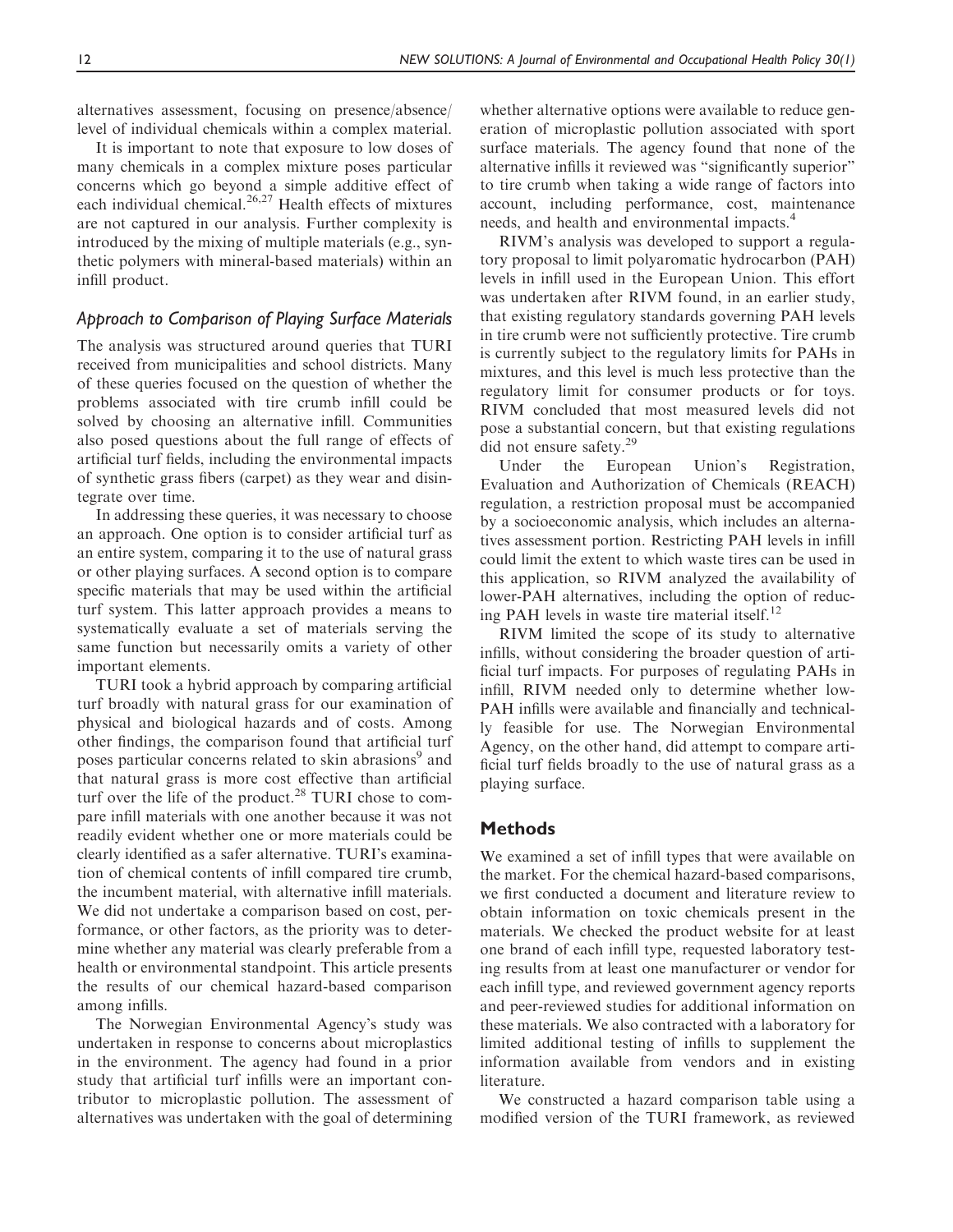by Jacobs et al. In this framework, the "incumbent" chemical or material is shown as the first column, and the subsequent columns show how the alternatives compare to the incumbent. The framework is designed to provide comparative information and to make it possible to clarify tradeoffs among options; it is not designed to necessarily produce a final selection or "winner."<sup>22</sup>

When comparing infill materials, many of the same chemicals appear in multiple materials. For example, several infills contain lead, zinc, or PAHs, although at varying levels. For each chemical or chemical category of concern, we noted whether the chemical is present or absent in the material, and whether it is found at higher or lower concentrations compared to tire crumb, if this information was available.

Alternatives to tire crumb infill materials that were included in this assessment include ethylene propylene diene terpolymer (EPDM), thermoplastic elastomer (TPE), waste athletic shoe materials, acrylic-coated sand, and mineral-based and plant-derived materials. Each category of infill can include a variety of materials, including a range of polymers as well as additives such as cross-linking agents, accelerators, stabilizers, plasticizers, fillers, or antimicrobials. Specific polymer formulations are often not disclosed. Additives were taken into account in the hazard analysis to the extent that it was possible to obtain information about them.

### Results

Results below present the findings from our comparative hazard assessment followed by a detailed review of inputs to this assessment. Additional background information is included to help differentiate the various materials. It is important to note that the information presented here only considers chemicals and that infills may also vary in other important ways, including amount of respirable dust generated, effect on injury rates, or other factors.

### Comparative Hazard Assessment

The alternative materials all either contained smaller numbers of chemicals of concern or lower levels of certain chemicals compared with tire crumb. However, many of these materials do contain some chemicals of concern, and in some limited cases, levels of certain individual chemicals were higher in the alternatives than in the tire crumb (Table 1). It is important to recognize that materials may not be homogeneous, so tests from one batch of infill may not be fully applicable to another.

Many artificial turf vendors make test data available on presence of metals in their products. Thus, it is relatively straightforward for communities to examine these data for the products they are considering, while keeping in mind the potential limitations of any individual set of tests. For example, in some cases, tests may be based on a small sample size or may have high limits of detection, limiting their usefulness. Information on organic (carbon-containing) compounds is less readily available from vendors, so communities may need to make special requests for this information, conduct additional laboratory testing, or build chemical testing requirements into the specifications provided to vendors.

Metals. The information on metals in Table 1 is drawn primarily from one set of tests on individual infill products provided by a vendor of multiple infill types. $34,35$ Lead and zinc are described here as examples. However, communities considering any individual product should examine data for all the metals for which information is available.

Lead and zinc were present in all the synthetic polymer products. In one set of vendor test data, EPDM contained the highest level of lead, and waste athletic shoe material contained the highest level of zinc. Lead was below the limit of detection, and zinc was present, in test data for acrylic-coated sand. Limited test data for plant- and mineral-based materials indicated the presence of zinc, and the absence of detectable lead, in certain materials.

PAHs. The limited number of sources available to us indicated consistently that tire crumb is likely to contain higher levels of PAHs compared with alternative infill materials. However, many of the alternative infills do contain some PAHs. For the samples obtained by TURI, the tire crumb sample contained the largest total PAH concentration. Waste athletic shoe material and EPDM had the next largest total PAH concentrations, although they were both an order of magnitude lower than tire crumb.<sup>36</sup>

Volatile organic compounds (VOCs). VOCs have been measured in many of the materials but are higher in some than in others. One study found a smaller number of VOCs, and lower levels of the VOCs, in EPDM compared with tire crumb. Similarly, a study found lower levels of VOCs in TPE compared with tire crumb. A comparison study is not currently available for waste athletic shoe materials, but if the shoe materials are from a brand that has a Restricted Substances List (RSL), then at least selected VOCs are subject to limits. In summary, it is reasonable to expect that some of the alternative infill materials will have lower VOC levels compared with tire crumb.

Vulcanization compounds. Vulcanization compounds (chemicals used in rubber curing) are likely to be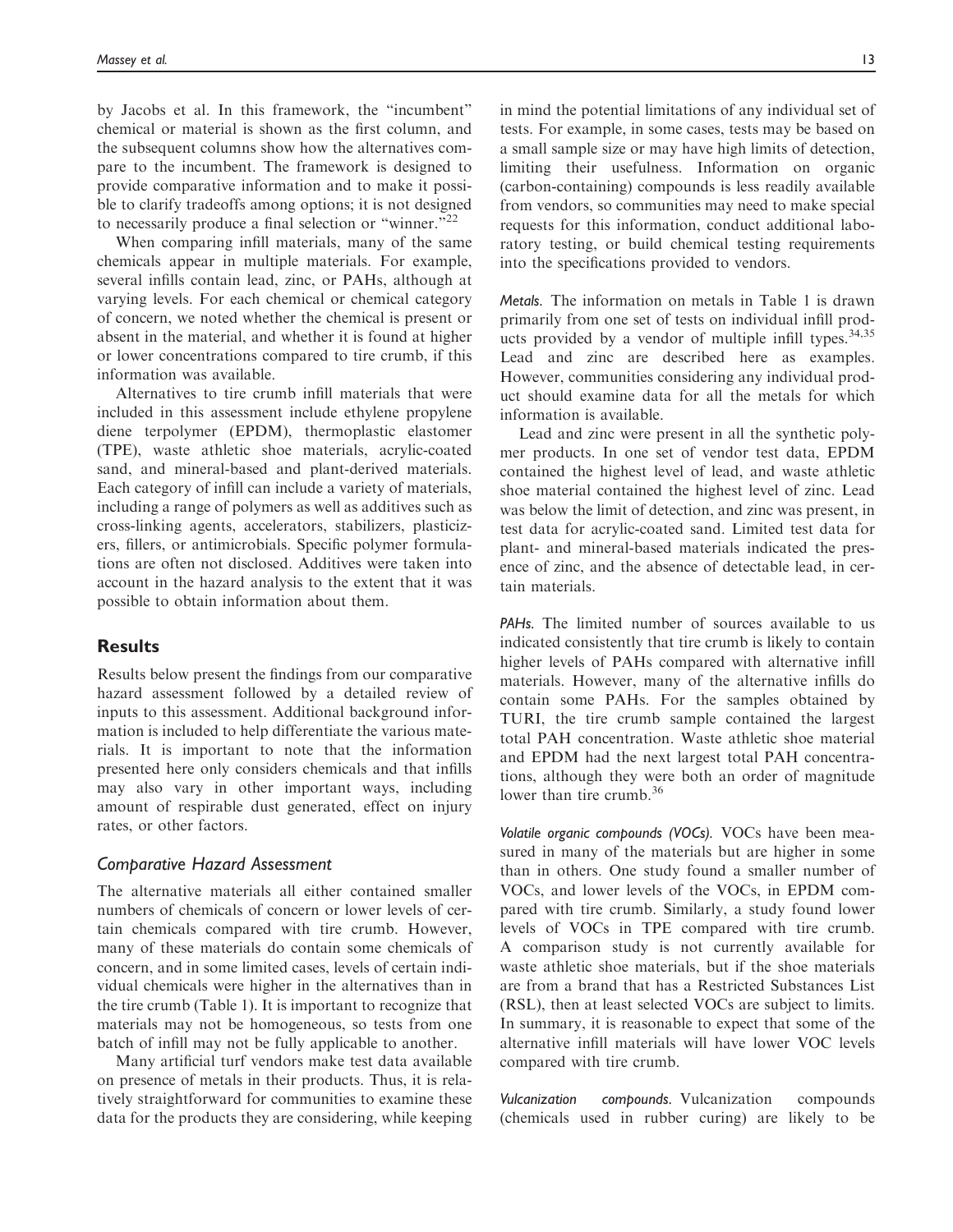| Table I.                                                                                                                                                                                                      | Comparing Tire Crumb With Alternative Infills:                                                                                                                                                                                                  |                                                                   | Selected Categories of Chemicals of Concern. <sup>ª</sup> |                                                                                                                                                                                                                                                                                                                                                                                                                                                                                                                                                                                                                                                                                                                                                                                                                                                                                                                                                                                                                                                                                                                                                                                                                                                                                                                                                                                                                                                                                                                                                                                                                                                                                                                                                                                                                                                                                                                                                                                                                                                                                                                                                                                                                                                                                                                                                                                                                                                                                                                                                                                                                                                                                                                                                                                                                                                                                                                                                                                                                                                                                                                             |                                       |                                                                |
|---------------------------------------------------------------------------------------------------------------------------------------------------------------------------------------------------------------|-------------------------------------------------------------------------------------------------------------------------------------------------------------------------------------------------------------------------------------------------|-------------------------------------------------------------------|-----------------------------------------------------------|-----------------------------------------------------------------------------------------------------------------------------------------------------------------------------------------------------------------------------------------------------------------------------------------------------------------------------------------------------------------------------------------------------------------------------------------------------------------------------------------------------------------------------------------------------------------------------------------------------------------------------------------------------------------------------------------------------------------------------------------------------------------------------------------------------------------------------------------------------------------------------------------------------------------------------------------------------------------------------------------------------------------------------------------------------------------------------------------------------------------------------------------------------------------------------------------------------------------------------------------------------------------------------------------------------------------------------------------------------------------------------------------------------------------------------------------------------------------------------------------------------------------------------------------------------------------------------------------------------------------------------------------------------------------------------------------------------------------------------------------------------------------------------------------------------------------------------------------------------------------------------------------------------------------------------------------------------------------------------------------------------------------------------------------------------------------------------------------------------------------------------------------------------------------------------------------------------------------------------------------------------------------------------------------------------------------------------------------------------------------------------------------------------------------------------------------------------------------------------------------------------------------------------------------------------------------------------------------------------------------------------------------------------------------------------------------------------------------------------------------------------------------------------------------------------------------------------------------------------------------------------------------------------------------------------------------------------------------------------------------------------------------------------------------------------------------------------------------------------------------------------|---------------------------------------|----------------------------------------------------------------|
| Category                                                                                                                                                                                                      | Tire crumb                                                                                                                                                                                                                                      | EPDM                                                              | Shoe materials <sup>b</sup>                               | Ĕ                                                                                                                                                                                                                                                                                                                                                                                                                                                                                                                                                                                                                                                                                                                                                                                                                                                                                                                                                                                                                                                                                                                                                                                                                                                                                                                                                                                                                                                                                                                                                                                                                                                                                                                                                                                                                                                                                                                                                                                                                                                                                                                                                                                                                                                                                                                                                                                                                                                                                                                                                                                                                                                                                                                                                                                                                                                                                                                                                                                                                                                                                                                           | Acrylic-coated sand                   | Mineral- or plant-based                                        |
| VOCS                                                                                                                                                                                                          | Present <sup>c</sup>                                                                                                                                                                                                                            | higher in others <sup>d</sup><br>in some cases,<br>Present; lower | Expected to be present<br>but subject to RSL              | Present, lower <sup>e</sup>                                                                                                                                                                                                                                                                                                                                                                                                                                                                                                                                                                                                                                                                                                                                                                                                                                                                                                                                                                                                                                                                                                                                                                                                                                                                                                                                                                                                                                                                                                                                                                                                                                                                                                                                                                                                                                                                                                                                                                                                                                                                                                                                                                                                                                                                                                                                                                                                                                                                                                                                                                                                                                                                                                                                                                                                                                                                                                                                                                                                                                                                                                 | low or absent<br>Expected to be       | Expected to be low<br>or absent <sup>f</sup>                   |
| PAH <sub>s</sub>                                                                                                                                                                                              | Present <sup>c</sup>                                                                                                                                                                                                                            | Present, lower <sup>d</sup>                                       | May be present but<br>subject to RSL                      | Present, lower <sup>e</sup>                                                                                                                                                                                                                                                                                                                                                                                                                                                                                                                                                                                                                                                                                                                                                                                                                                                                                                                                                                                                                                                                                                                                                                                                                                                                                                                                                                                                                                                                                                                                                                                                                                                                                                                                                                                                                                                                                                                                                                                                                                                                                                                                                                                                                                                                                                                                                                                                                                                                                                                                                                                                                                                                                                                                                                                                                                                                                                                                                                                                                                                                                                 | Below detection<br>limit <sup>g</sup> | Expected to be low<br>or absent <sup>f</sup>                   |
| PAHs (TURI sample) <sup>h</sup>                                                                                                                                                                               | Present, highest                                                                                                                                                                                                                                | Present, lower <sup>LI</sup>                                      | Present, lower <sup>LI</sup>                              | Present, lowest <sup>L2</sup>                                                                                                                                                                                                                                                                                                                                                                                                                                                                                                                                                                                                                                                                                                                                                                                                                                                                                                                                                                                                                                                                                                                                                                                                                                                                                                                                                                                                                                                                                                                                                                                                                                                                                                                                                                                                                                                                                                                                                                                                                                                                                                                                                                                                                                                                                                                                                                                                                                                                                                                                                                                                                                                                                                                                                                                                                                                                                                                                                                                                                                                                                               | Present, lowest <sup>12</sup>         | Present, lowest <sup>L2</sup>                                  |
| Phthalate esters                                                                                                                                                                                              | Present <sup>c</sup>                                                                                                                                                                                                                            | Present, lower <sup>d</sup>                                       | May be present but<br>subject to RSL                      | Presente                                                                                                                                                                                                                                                                                                                                                                                                                                                                                                                                                                                                                                                                                                                                                                                                                                                                                                                                                                                                                                                                                                                                                                                                                                                                                                                                                                                                                                                                                                                                                                                                                                                                                                                                                                                                                                                                                                                                                                                                                                                                                                                                                                                                                                                                                                                                                                                                                                                                                                                                                                                                                                                                                                                                                                                                                                                                                                                                                                                                                                                                                                                    | be absent<br>Expected to              | Expected to be absent                                          |
| Vulcanization compounds                                                                                                                                                                                       | Present <sup>c</sup>                                                                                                                                                                                                                            | Expected to                                                       | Expected to                                               | Expected to                                                                                                                                                                                                                                                                                                                                                                                                                                                                                                                                                                                                                                                                                                                                                                                                                                                                                                                                                                                                                                                                                                                                                                                                                                                                                                                                                                                                                                                                                                                                                                                                                                                                                                                                                                                                                                                                                                                                                                                                                                                                                                                                                                                                                                                                                                                                                                                                                                                                                                                                                                                                                                                                                                                                                                                                                                                                                                                                                                                                                                                                                                                 | Expected to                           | Expected to be absent                                          |
|                                                                                                                                                                                                               |                                                                                                                                                                                                                                                 | be present                                                        | be present                                                | be absent                                                                                                                                                                                                                                                                                                                                                                                                                                                                                                                                                                                                                                                                                                                                                                                                                                                                                                                                                                                                                                                                                                                                                                                                                                                                                                                                                                                                                                                                                                                                                                                                                                                                                                                                                                                                                                                                                                                                                                                                                                                                                                                                                                                                                                                                                                                                                                                                                                                                                                                                                                                                                                                                                                                                                                                                                                                                                                                                                                                                                                                                                                                   | be absent                             |                                                                |
| Vulcanization compounds:<br>only (TURI sample) <sup>h</sup><br>benzothiazole                                                                                                                                  | Present, highest                                                                                                                                                                                                                                | Present, lowest<br>$\rm detected^{L3}$                            | Present, lower <sup>LI</sup>                              | Not detected                                                                                                                                                                                                                                                                                                                                                                                                                                                                                                                                                                                                                                                                                                                                                                                                                                                                                                                                                                                                                                                                                                                                                                                                                                                                                                                                                                                                                                                                                                                                                                                                                                                                                                                                                                                                                                                                                                                                                                                                                                                                                                                                                                                                                                                                                                                                                                                                                                                                                                                                                                                                                                                                                                                                                                                                                                                                                                                                                                                                                                                                                                                | Not tested                            | Not tested                                                     |
| Lead <sup>1</sup>                                                                                                                                                                                             | Present, wide range                                                                                                                                                                                                                             | Present, lower                                                    | Present                                                   | Present                                                                                                                                                                                                                                                                                                                                                                                                                                                                                                                                                                                                                                                                                                                                                                                                                                                                                                                                                                                                                                                                                                                                                                                                                                                                                                                                                                                                                                                                                                                                                                                                                                                                                                                                                                                                                                                                                                                                                                                                                                                                                                                                                                                                                                                                                                                                                                                                                                                                                                                                                                                                                                                                                                                                                                                                                                                                                                                                                                                                                                                                                                                     | Below detection                       | Below detection limit                                          |
|                                                                                                                                                                                                               | of values documented<br>in the literature <sup>c</sup>                                                                                                                                                                                          | higher in others <sup>d,j</sup><br>in some cases,                 |                                                           |                                                                                                                                                                                                                                                                                                                                                                                                                                                                                                                                                                                                                                                                                                                                                                                                                                                                                                                                                                                                                                                                                                                                                                                                                                                                                                                                                                                                                                                                                                                                                                                                                                                                                                                                                                                                                                                                                                                                                                                                                                                                                                                                                                                                                                                                                                                                                                                                                                                                                                                                                                                                                                                                                                                                                                                                                                                                                                                                                                                                                                                                                                                             | limit <sup>g</sup>                    | in some cases                                                  |
| Other metals                                                                                                                                                                                                  | Present                                                                                                                                                                                                                                         | Present                                                           | Present                                                   | Present                                                                                                                                                                                                                                                                                                                                                                                                                                                                                                                                                                                                                                                                                                                                                                                                                                                                                                                                                                                                                                                                                                                                                                                                                                                                                                                                                                                                                                                                                                                                                                                                                                                                                                                                                                                                                                                                                                                                                                                                                                                                                                                                                                                                                                                                                                                                                                                                                                                                                                                                                                                                                                                                                                                                                                                                                                                                                                                                                                                                                                                                                                                     | Present <sup>g</sup>                  | Present in some cases                                          |
| other biologically<br>Fungi, allergens, or<br>active dusts                                                                                                                                                    | Not known to be present                                                                                                                                                                                                                         | Not known to be present                                           | Not known to be present                                   | Not known to be present                                                                                                                                                                                                                                                                                                                                                                                                                                                                                                                                                                                                                                                                                                                                                                                                                                                                                                                                                                                                                                                                                                                                                                                                                                                                                                                                                                                                                                                                                                                                                                                                                                                                                                                                                                                                                                                                                                                                                                                                                                                                                                                                                                                                                                                                                                                                                                                                                                                                                                                                                                                                                                                                                                                                                                                                                                                                                                                                                                                                                                                                                                     | Not known to be present               | May be present in some<br>plant-based materials                |
| Pulmonary fibrogenic dusts<br>(crystalline silica or<br>respirable fibers)                                                                                                                                    | Not known to be present                                                                                                                                                                                                                         | Not known to be present                                           | Not known to be present                                   | Not known to be present                                                                                                                                                                                                                                                                                                                                                                                                                                                                                                                                                                                                                                                                                                                                                                                                                                                                                                                                                                                                                                                                                                                                                                                                                                                                                                                                                                                                                                                                                                                                                                                                                                                                                                                                                                                                                                                                                                                                                                                                                                                                                                                                                                                                                                                                                                                                                                                                                                                                                                                                                                                                                                                                                                                                                                                                                                                                                                                                                                                                                                                                                                     | Not known to be present               | mineral-based materials <sup>k</sup><br>May be present in some |
| material: 1,980; TPE: not detected (detection limit 25)<br>TPE are a blend that also contains vulcanized rubber.<br>or antimicrobials, and quality of fall protection.<br>1,000 ppm.<br>"US EPA. <sup>2</sup> | VOCs. PAHs can be taken up by plants from ambient pollution in some cases.<br><sup>8</sup> AIRL, Inc. <sup>33</sup> Detection limit 10 µg/Kg for PAHs, 0.25 mg/Kg for metals.<br>VOCs = volatile organic compounds; RSL = Restricted Substances |                                                                   |                                                           | "PAHs: TURI contracted with the Icahn School of Medicine at Mount Sinai to conduct limited testing to supplement information available in existing literature. Benzothiazole: TURI contracted with Applied<br>This table covers selected chemicals in infills and is not comprehensive. It does not cover all chemicals of concern and does not discuss other turf components such as artificial grass blades. Decision-makers<br>should obtain up-to-date test data and should consider additional health and safety factors, such as size/respirability of dust particles, migration of particles into the environment, treatment with antifungals<br>Some information in this column is drawn from Nike's RSL. VOCs: Nike's RSL restricts benzene to 5 ppm and a number of other VOCs to a total of 1,000 ppm. PAHs: Nike's RSL restricts certain PAHs to<br>I ppm each and sets a 10 ppm total for all PAHs on the list. Phthdres: Certain phthalates are listed on the RSLs of major shoe manufacturers. Specifically, Nike restricts all orthophthalates to a total of<br>Plants can produce some substances that are classified as VOCs. However, based on currently available information, the plant-based materials used in infill are not expected to pose concerns related to<br>Other metals are not shown in detail in this table, but full data on metals should be considered in decision-making. Metals that can pose a concern from an environmental perspective include high levels of<br>By definition, the vulcanized rubber products (tire crumb, EPDM, and shoe materials) may contain residual vulcanization compounds. TPE is not vulcanized; however, in some cases, products marketed as<br>"Where a value is noted as "higher" or "lower," it is in comparison to tire crumb. Where a value is noted as "expected," this is based on professional judgment using available information about the material.<br><sup>e</sup> Dye et al. <sup>32</sup> Note: In this study, phthalates measured in airborne dust at a TPE field were found to be lower at one time, and higher at another time, compared with levels measured at a tire crumb field.<br>Note. LI = one order of magnitude lower; L2 = two orders of magnitude lower; L3 = three orders of magnitude lower; EPDM = ethylene propylene diene terpolymer; TPE = thermoplastic elastomer;<br>Technical Services, Inc. to conduct this testing. Applied Technical Services Chemical Test Report Ref. C321135-2, 30 September 2019. Benzothiazole values, ppt: tire crumb: 45,000; EPDM: 34; shoe<br>zinc, among others. Except where otherwise noted, information is drawn from Labosport. <sup>34,35</sup> These are the most current data from Fieldturf as of 2 January 2020 (Darren Gill, FieldTurf, personal<br><sup>d</sup> Information drawn primarily from Norwegian Building Research Institute (NBI - BYGGFORSK). <sup>30</sup> Additional information on VOCs: Moretto <sup>31</sup> ; PAHs: RIVM <sup>12</sup> ; Bauer et al. <sup>4</sup><br>List; PAHs = polyaromatic hydrocarbons; TURI = Toxics Use Reduction Institute. |                                       |                                                                |
|                                                                                                                                                                                                               | <sup>k</sup> Crystalline silica exposure may be a concern when some sand products are used. Zeolite, when present, poses a serious respiratory hazard.<br>communication, January 2, 2020). For lead, detection limit is 0.5 mg/kg.              |                                                                   |                                                           |                                                                                                                                                                                                                                                                                                                                                                                                                                                                                                                                                                                                                                                                                                                                                                                                                                                                                                                                                                                                                                                                                                                                                                                                                                                                                                                                                                                                                                                                                                                                                                                                                                                                                                                                                                                                                                                                                                                                                                                                                                                                                                                                                                                                                                                                                                                                                                                                                                                                                                                                                                                                                                                                                                                                                                                                                                                                                                                                                                                                                                                                                                                             |                                       |                                                                |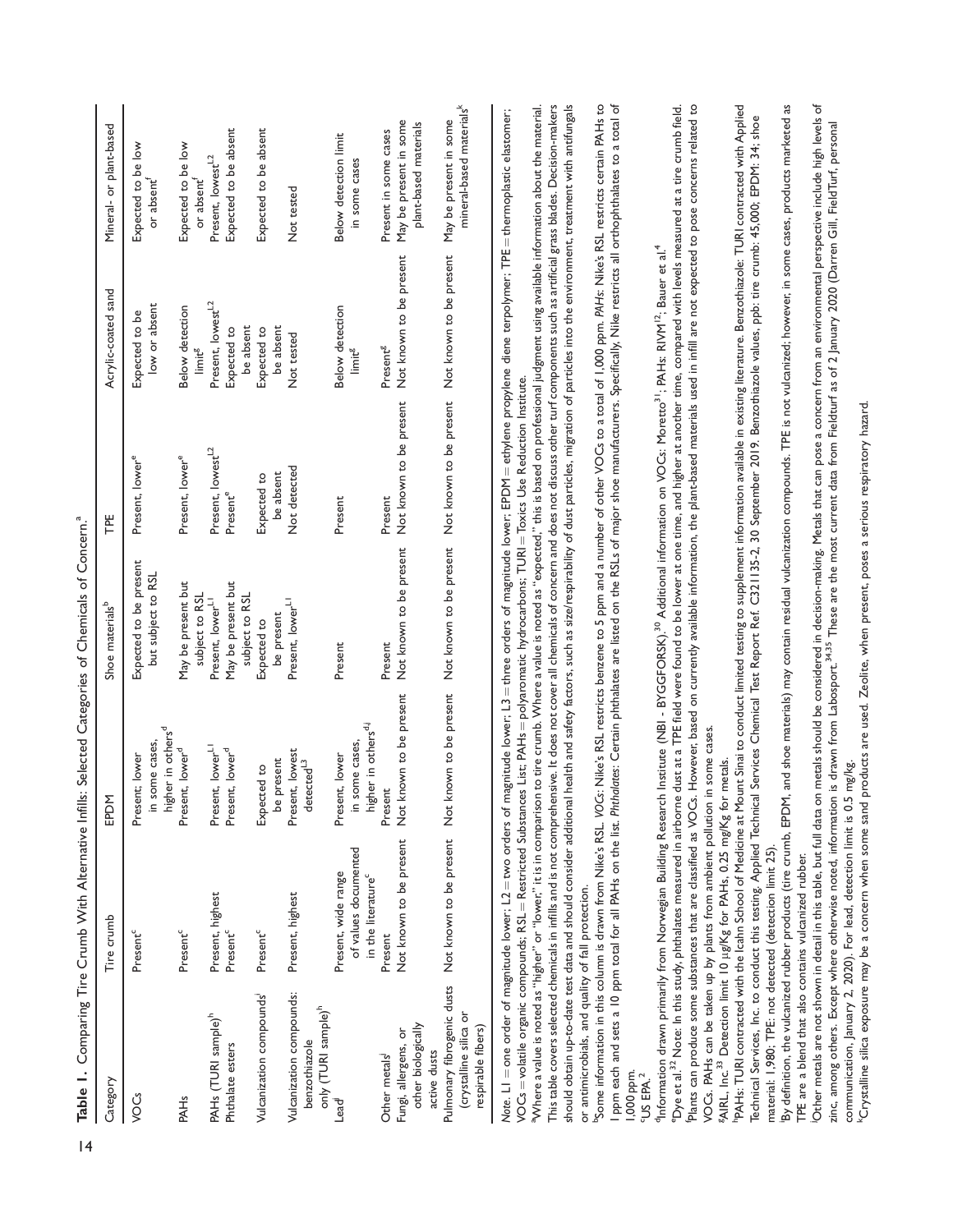found in tire crumb, EPDM, and waste athletic shoe materials.

Provided they are not chemically treated, mineraland plant-based materials are unlikely to pose concerns related to the broad categories of synthetic chemicals listed in the table, but some can pose other important concerns, including respiratory hazards.

### Hazard Review: Tire Crumb (Incumbent)

Tires are made from a number of materials, including styrene butadiene rubber. Tires can contain a wide variety of intentionally added chemicals, as well as substances that may adhere to the tire during its useful life. Different types of tires can be mixed together in the waste stream, creating additional variation in the final tire crumb product.

In a literature review, the U.S. Environmental Protection Agency (US EPA) identified just over 350 chemicals or chemical categories that were discussed in existing literature on tire crumb.<sup>2</sup> These include metals, VOCs, semivolatile organic compounds, and a variety of uncategorized chemicals including vulcanization compounds.<sup>37</sup> The presence and amount of a given chemical can vary depending on the sample of tire crumb.

Some of the chemicals found in tire crumb are endocrine disrupters (e.g., phthalates); some are known or suspected carcinogens (e.g., arsenic, cadmium, benzene, styrene); and some are associated with other human health effects.<sup>2,38–41</sup> A recent study evaluated the potential carcinogenicity of 306 chemicals found in tire crumb and found that 197 of them met certain carcinogenicity criteria, while fifty-eight of them were actually listed as carcinogens by a government agency.<sup>42</sup> Another study exposed chicken embryos to tire crumb leachate and documented a variety of adverse effects from exposure to the chemical mixture. $43$  For illustrative purposes, additional detail is provided here on selected chemical categories.

Metals. A number of metals of concern can be found in tire crumb, including lead, zinc, arsenic, and cadmium, among others.<sup>44</sup> For example, in its review of the literature, US EPA identified twenty-one studies that examined lead in tire crumb and found levels ranging from  $10 \text{ mg/kg}$  to  $271 \text{ mg/kg}$ .<sup>45-47</sup> Lead levels detected in these studies were all below US EPA's standard for bare soil in children's play areas of 400 mg/kg. Regarding zinc, studies conducted in Italy found zinc levels in tire crumb that were orders of magnitude higher than an Italian standard of  $150 \text{ mg/kg}$  for metal levels at polluted sites.<sup>46,48</sup> In its examination of aquatic toxicity, the Connecticut Department of Environmental Protection<sup>49</sup> notes that "there is a high potential for artificial turf to leach acutely toxic levels of metals especially copper and zinc" and

that "certain samples of crumb rubber also leached acutely toxic levels of cadmium, barium, manganese and lead."<sup>49</sup> Concerns have been raised regarding toxicity of zinc-containing leachate for aquatic organisms.<sup>50</sup>

PAHs. High-aromatic oils used in tire manufacturing can be an important source of PAHs in tire crumb. Marsili et al. found that the release of chemicals from tire crumb "represents a major contribution to the total daily intake of PAHs by different routes." Marsili et al. quantified the levels of fourteen PAHs in nine tire crumb samples, including five that had not yet been spread on playing surfaces and four from surfaces already in use. The total level of these fourteen PAHs combined ranged from just over 8 mg/kg to more than 46 mg/kg. Considering the subset of these PAHs that are known to be carcinogenic, the total level of carcinogenic PAHs ranged from 2.5 to 22.8 mg/kg. The most toxic PAHs identified in the tire crumb included benzo(a)anthracene, chrysene, benzo(a) pyrene, and benzo(ghi)perylene.<sup>46</sup> TURI's supplementary testing project, considering sixteen PAHs, found the highest level of PAHs in the tire crumb sample.<sup>36</sup> Donald et al.<sup>51</sup> used silicone wrist bands to test for potential exposure to PAHs and oxygenated PAHs associated with exposure to synthetic turf with tire crumb infill. This study detected a number of PAHs and oxygenated PAHs not previously discussed in the literature on tire crumb; some of these PAHs may be more carcinogenic than other PAHs that have been discussed in existing literature.<sup>51</sup>

Phthalate esters. Phthalate esters are used as plasticizers to increase the malleability of rubber or plastic materials; a number of them are reproductive toxicants.<sup>52</sup> A number of studies have examined levels of phthalate esters in tire crumb. $30,50,53,54$  For example, the Norwegian Building Institute (NBI) noted "significant quantities" of certain phthalates in tire crumb leachate, especially diethyl phthalate and diethylhexyl phthalate.<sup>30</sup> RIVM found that diethylhexyl phthalate and diisononylphthalate were the phthalates present at the highest levels in the samples tested (median 7.6 mg/kg and maximum 27.2 mg/kg for diethylhexyl phthalate and median 35 mg/kg and maximum 61 mg/kg for diisononylphthalate).<sup>29</sup>

VOCs. A wide range of VOCs of concern have been detected in tire crumb. A number of studies highlight benzothiazole, a chemical used in rubber manufacturing, as a potential concern for athletes' exposure via inhalation.40,55,56

Polychlorinated biphenyls (PCBs), dioxins, and furans. A few studies have tested for PCBs, as well as dioxins and furans, in tire crumb. Menichini et al.<sup>57</sup> found that the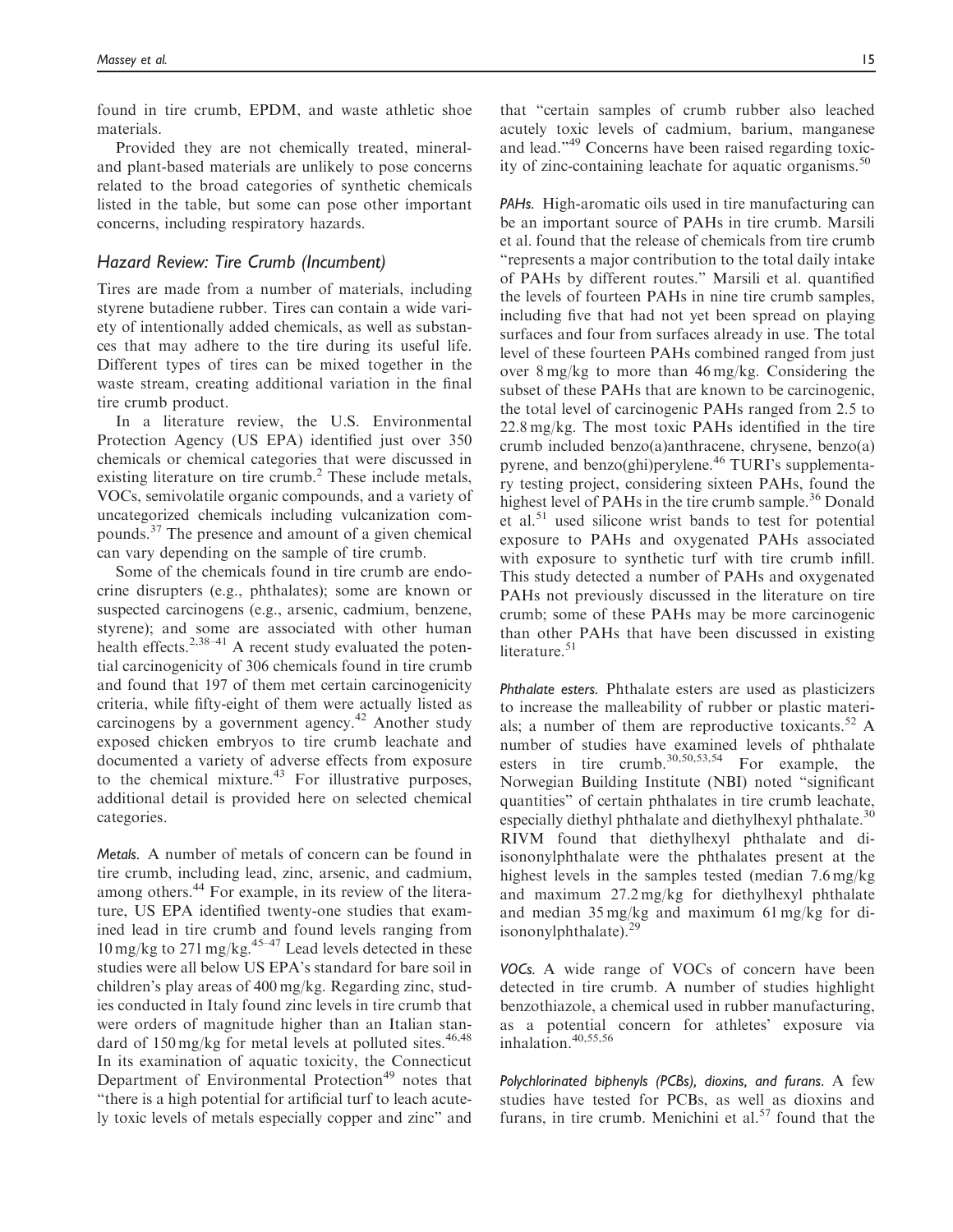sum of PCBs in the sample they tested was three times the Italian standard "for soils to be reclaimed for use as 'green areas,'" while the sum of dioxins and furans came to two-thirds this standard.  $RIVM<sup>29</sup>$  found PCBs present at a median level of less than 0.035 mg/kg and a maximum of  $0.074$  mg/kg.<sup>29</sup>

### Hazard Review: EPDM (Alternative)

EPDM rubber is a specialty elastomer that can be mixed with high levels of additives and oils while retaining its desirable physical properties, including strength and resistance to tearing. Additives can include oil, carbon black, and other materials.<sup>58,59</sup> Like tire crumb, EPDM is a vulcanized (cured) rubber product, so it can be expected to contain zinc or other vulcanization compounds. EPDM infill was examined in some detail in a 2004 study by NBI, comparing levels of selected chemicals in one sample of EPDM infill with those found in three samples of "recycled rubber granulate" or tire crumb (Table 2). It was also reviewed by one study supported by the tire industry, as well as by the Norwegian Environmental Agency and RIVM.

Like other alternative infills, EPDM infill has not been studied in nearly as much depth as tire crumb. Since the exact composition of this and other infill materials is not disclosed, for purposes of comparing the materials, it is necessary to rely on studies that have tested individual infill samples. Available information suggests that EPDM infill is likely to contain some of the same chemicals of concern as tire crumb, although there may be a smaller number of these chemicals, and those that are present may appear at lower concentrations.

Metals. NBI found that the EPDM rubber contained more chromium than the tire material and similar amounts of zinc.<sup>30</sup> They noted that both the chromium and zinc levels in the EPDM "exceed the Norwegian Pollution Control Authority's normative values for most sensitive land use," defined as areas intended for "housing, gardens, nurseries, schools, etc." Zinc levels in leachate from the EPDM corresponded to the Norwegian Pollution Control Authority's "Leaching Class IV (strongly polluted)," while the chromium levels corresponded to "Environmental Quality Class II (moderately polluted)."<sup>30</sup> RIVM's review of existing literature on EPDM infill as well as its own testing found that leaching of zinc from EPDM could potentially pose a concern similar to the level of concern posed by tire crumb.<sup>12</sup>

PAHs. NBI found lower concentrations of PAHs in the EPDM sample compared with tire crumb (see Table 3). $30$ Total PAH levels were an order of magnitude lower in the EPDM, and the number of PAHs detected was five, compared with sixteen found in tire crumb. Consistent with the NBI findings, RIVM concludes that EPDM infill is likely to contain PAHs but at lower levels than tire crumb, based on limited data.<sup>12</sup> TURI's examination of PAHs also found levels of PAHs in EPDM that were an order of magnitude lower than those found in tire crumb. $36$ 

Phthalate esters. The NBI study found a lower total concentration of phthalate esters in the EPDM compared with the tire crumb. However, some individual phthalate esters were present in EPDM and absent in tire crumb, and vice versa (see Table 2). RIVM's review also found that phthalate esters such as diethylhexyl phthalate may be present in the material.

Phenols. Nonyl- and octylphenols, also endocrine disrupters, were detected at low levels in both EPDM and tire crumb. The NBI study found levels several orders of magnitude higher in the tire crumb compared to the EPDM.12,30

VOCs. NBI found that when heated to  $70^{\circ}$ C, the EPDM released lower levels of VOCs into air than the recycled rubber. All were at lower levels than those found for the same chemicals in the recycled rubber granulate.<sup>30</sup> A study supported in part by the tire industry in France resulted in different findings, measuring larger amounts of VOCs emitted from EPDM compared with tire crumb. $31$ 

Other chemicals of concern. PCBs, which were found in one sample of recycled rubber, were not found in the EPDM. $30$  RIVM identified carbon black as a possible concern in black EPDM, but not in EPDM of other colors.<sup>12</sup>

In summary, the limited information available about chemicals in EPDM infill indicates that it poses concerns similar to those of tire crumb for certain chemicals, such as zinc, but is likely to offer lower levels of other chemicals of concern, including PAHs among others.

### Hazard Review: TPE (Alternative)

As a family of polymers, TPEs are characterized by their ability to maintain their form after being stretched and generally do not require curing or vulcanization during manufacturing.<sup>60,a</sup> TPEs are composed of two materials: one that is hard at room temperature and one that is soft and rubbery at room temperature. The two materials can be either chemically bonded or blended together. One safety data sheet described a TPE infill product as composed of a styrene block copolymer, polyethylene,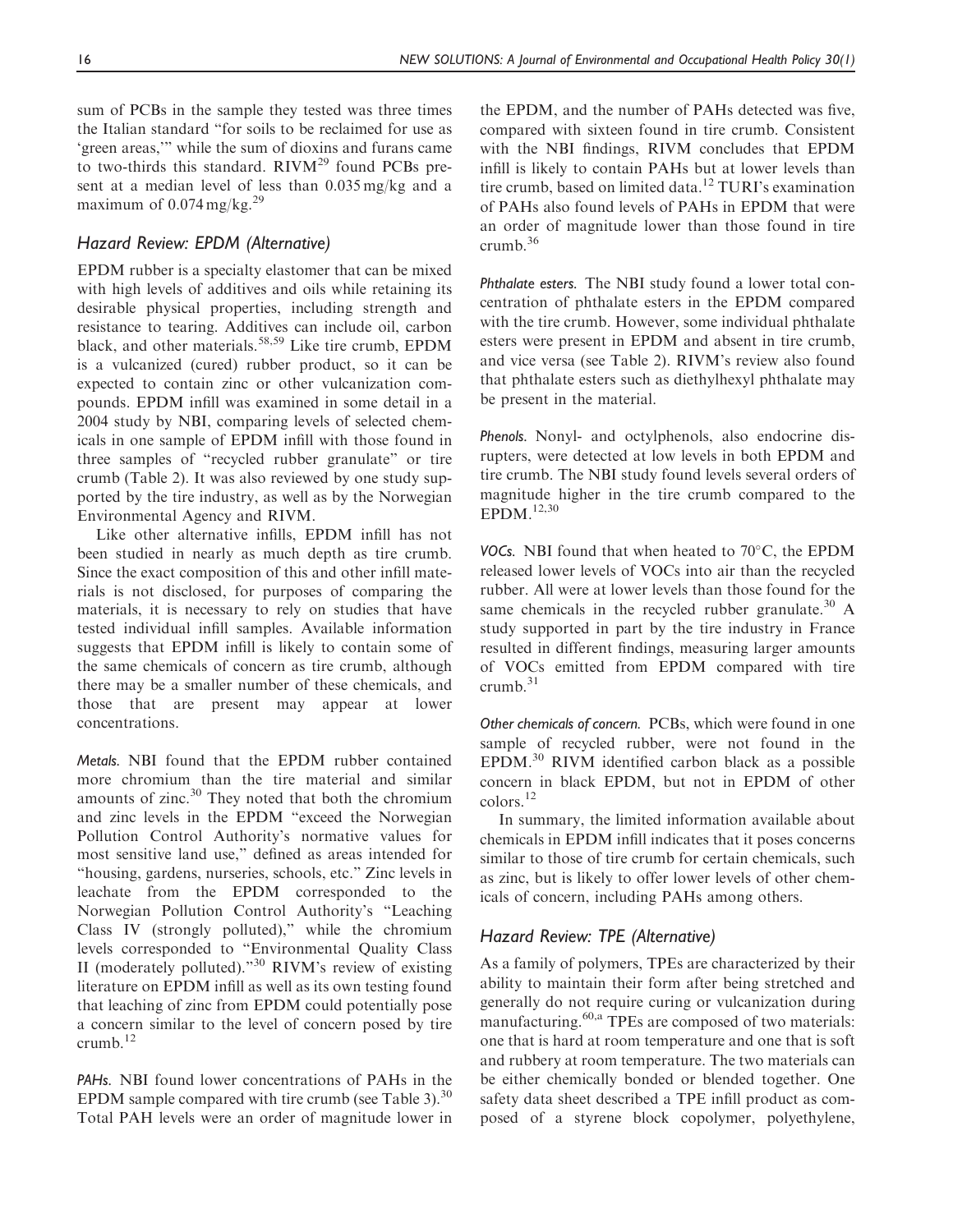|                               | Recycled rubber granulate $(n=3)$  | EPDM $(n=1)$                              |
|-------------------------------|------------------------------------|-------------------------------------------|
| PAHs (mg/kg)                  |                                    |                                           |
| Total PAHs                    | 51-76 (16 PAHs detected)           | I (5 PAHs detected)                       |
| Phthalates (mg/kg)            |                                    |                                           |
| Phthalates - overall          | Present                            | Present, lower                            |
| Dimethylphthalate             | Below detection limit <sup>a</sup> | 3.4                                       |
| Diethylphthalate              | Below detection limit <sup>a</sup> | 1.5                                       |
| Dibutylphthalate              | $2.6 - 3.9$                        | 1.6                                       |
| Benzylbutylphthalate          | $1.3 - 2.8$                        | Below detection limit <sup>a</sup>        |
| Diethylhexylphthalate         | $21 - 29$                          | 3.9                                       |
| Di-n-octylphthalate           | Below detection limit <sup>a</sup> | 3.2                                       |
| Diisononylphthalate           | $57 - 78$                          | No data                                   |
| Diisodecylphthalate           | Below detection limit <sup>a</sup> | No data                                   |
| Phenols $(\mu g/kg)$          |                                    |                                           |
| Total phenols                 | Present                            | Present, lower                            |
| 4-t-octylphenol               | 19,600-33,700                      | 49.8                                      |
| Iso-nonylphenol               | $9,120 - 21,600$                   | 1.120                                     |
| VOCs (mg/kg; offgassing test) | Present (12 detected)              | Present (4 detected, all at lower levels) |

| Table 2. Comparison: Tire Crumb ("Recycled Rubber Granulate") Versus EPDM Infill (NBI <sup>30</sup> ). |  |  |
|--------------------------------------------------------------------------------------------------------|--|--|
|--------------------------------------------------------------------------------------------------------|--|--|

Note. Where a value is noted as "higher" or "lower," it is in comparison to tire crumb. EPDM = ethylene propylene diene terpolymer; PAHs = polyaromatic hydrocarbons;  $VOCs =$  volatile organic compounds.

Source. Data from Norwegian Building Research Institute (NBI - BYGGFORSK).<sup>30</sup>

<sup>a</sup>Below detection limit of I mg/kg.

paraffin oil, calcium carbonate (chalk), carbon black, and unspecified stabilizers/antioxidants.<sup>61</sup>

As with EPDM infill, TPE infill has not been studied extensively. A 2006 study by the Norwegian Pollution Control Authority (Dye et al.) compared three indoor fields: two containing tire crumb and one containing TPE infill (see Table 4). $32$  To supplement the information available from the Norwegian study, TURI reviewed safety data sheets for TPE infill products. Safety data sheets are useful to a limited extent, although they are sometimes incomplete and can contain inaccurate information.<sup>62</sup> RIVM and the Norwegian Environmental Agency also reviewed information on TPE.

Based on the limited information available on TPE infills, they appear to contain lower levels of many toxic chemicals than tire crumb. In particular, measurements indicate that TPE infill emits fewer VOCs. Furthermore, since TPE does not require vulcanization (curing), it is generally expected to be free of the vulcanizing agents that are likely to be found in tire crumb or  $EPDM.<sup>53</sup>$ However, TPE infill can contain and emit some chemicals of concern. Furthermore, since TPE is a general term that can encompass a variety of materials, individual TPE products may vary widely.

Particulate matter. In measurements of airborne dust, Dye et al. found that the quantity of fine particulate matter  $(PM<sub>2.5</sub>)$  was elevated for the two tire crumb fields, while quantities were in the expected ranges for an indoor setting for the TPE field. The researchers also noted that the dust generated by the TPE field was free of the vulcanization compounds, preservative compounds, and carbon black found in the tire crumb fields. Dust from all locations contained PAHs, but the levels in the dust generated by the TPE field were lower than those in the tire crumb dust.

VOCs. Dye et al. found that total VOCs measured at the TPE field were lower than those measured at the tire crumb fields. Both benzothiazole and toluene were present in the air and dust associated with all three fields, although the levels were lower for the location with the TPE field. Another VOC, 4-methyl-2-pentanone, was present at the tire crumb field locations but low or absent at the TPE field location.

Phthalate esters. Dye et al. found that phthalate esters were present at comparable levels at all locations; phthalate esters measured in airborne dust during one time period were slightly lower at the TPE field but were higher at the TPE field during another time period.

PAHs. PAHs were also present in the air at all locations but were lower in the location with the TPE field. $32$ TURI's testing project found lower levels of PAHs in TPE compared to tire crumb and EPDM.

Total air quality contaminants. Overall, Dye et al. found that the tire crumb infill produced more air quality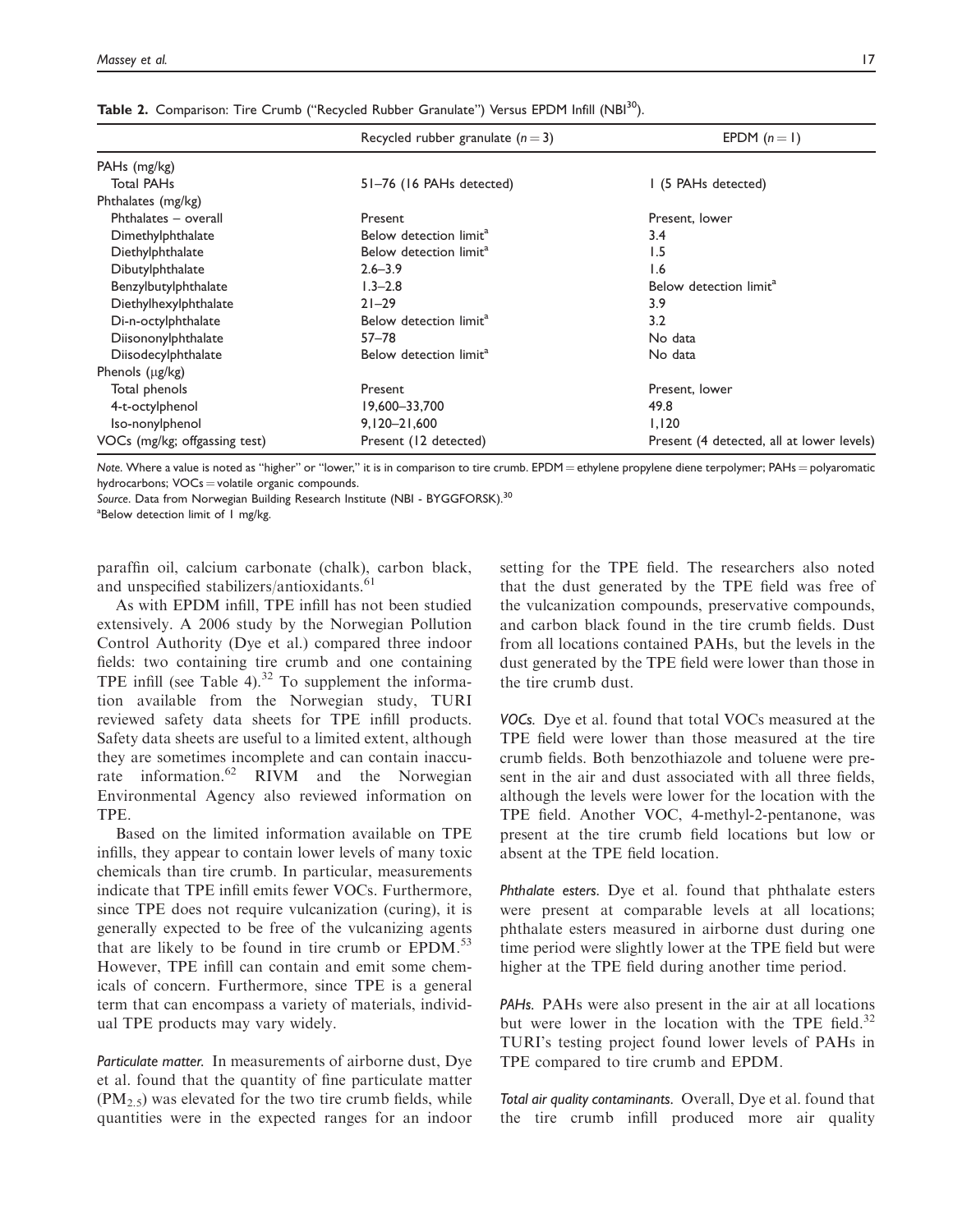|                                    | NBI                                                  |            | <b>RIVM</b>                                                             |                                   | Norwegian Environmental Agency                                  |                                    | TURI                                                    |
|------------------------------------|------------------------------------------------------|------------|-------------------------------------------------------------------------|-----------------------------------|-----------------------------------------------------------------|------------------------------------|---------------------------------------------------------|
| Tire crumb                         | EPDM                                                 | Tire crumb | <b>EPDM</b>                                                             | Tire crumb                        | EPDM                                                            | Tire crumb                         | <b>EPDM</b>                                             |
| Present<br>$(16$ PAHs<br>detected) | Present, lowerLI<br>(5 PAH <sub>s</sub><br>detected) | Present    | Present, generally<br>lower <sup>L</sup> (pyrene<br>higher in one case) | Present<br>(16 PAHs)<br>detected) | Present, lower <sup>L</sup><br>(6 PAH <sub>s</sub><br>detected) | Present<br>$(15$ PAHs<br>detected) | Present, lower <sup>L2</sup><br>$(15$ PAHs<br>detected) |

Table 3. PAH Comparison: Tire Crumb Versus EPDM.

Note. Where a value is noted as "higher" or "lower," it is in comparison to tire crumb.  $L =$  lower, same order of magnitude;  $LI =$  one order of magnitude lower; L2 = two orders of magnitude lower; NBI = Norwegian Building Institute; RIVM = National Institute for Public Health and the Environment; TURI = Toxics Use Reduction Institute; EPDM = ethylene propylene diene terpolymer; PAHs = polyaromatic hydrocarbons.

Sources. Norwegian Building Research Institute (NBI - BYGGFORSK)<sup>30</sup>; National Institute for Public Health and the Environment (RIVM)<sup>12</sup>; Norwegian Environmental Agency (Bauer et al.<sup>4</sup>) and Toxics Use Reduction Institute.<sup>36</sup>

contaminants than the TPE infill, based on the limited parameters they were able to examine in the study. These parameters were designed on the basis of existing knowledge about chemicals found in tire crumb, so they did not necessarily account for all substances that could potentially be found in TPE.

Other tests. The manufacturer of a TPE infill also provides information on a number of tests that have been conducted on its product. In one test, 1 L of distilled water was passed through the infill, then tested for a number of metals.<sup>63</sup> The results showed nondetectable levels of the metals. It is not clear how informative this test is for relevant environmental conditions. Another leaching test found a number of metals to be below the detection limit, with the exception of chromium, which was detected.<sup>64</sup> An aquatic toxicity test using rainbow trout showed signs of stress in the fish exposed to the infill, but no fish mortality.<sup>65</sup>

Another test examined TPE infill in relation to the European toy safety standard  $(EN 71-3).<sup>66</sup>$  Using Category III, which has the highest allowable levels of the metals, the infill met the standard for all nineteen of the metals included in the standard. $67$  Using the more stringent Category I standard, it was not possible to determine whether the infill meets the standard for all the metals. Another test checked for six metals and six phthalates listed under California's Proposition 65 and found nondetectable levels of all of them, given the detection limits of the particular test that was used.<sup>68</sup>

Test data for two other TPE infill products $34$  showed the presence of certain metals; lead was present in one of the two samples. Comparing the test results to the EN 71 Category I standard, both products meet the standard for nearly all the chemicals on the list. For hexavalent chromium, it was not possible to determine whether the materials meet the standard.

RIVM review. RIVM's literature review suggests that little information is available on TPE infills but that they are likely to contain lower levels of metals and VOCs than tire crumb or EPDM, lower or comparable levels of PAHs, and comparable levels of phthalate esters.<sup>12</sup>

In summary, like EPDM, TPE is likely to contain smaller numbers and/or lower levels of many chemicals of concern compared with tire crumb, but it is not free of chemicals of concern. Furthermore, the category of TPE can encompass a variety of materials with variable contents.

### Hazard Review: Waste Shoe Material Infill (Alternative)

Shoe manufacturing uses a wide variety of materials, and manufacturers' choices about these materials vary over time. As with other rubber products, the performance characteristics of the polymers used in shoe soles depend partly on additives, which may include vulcanizing agents, antioxidants, colorants, stabilizers, and plasticizers. Factors relevant to the environmental, health, and safety characteristics of athletic shoe materials include the polymers used in shoe soles, the additives that impart key performance characteristics to those polymers, and the mandatory and voluntary testing protocols used to limit toxics in shoe materials.

Waste shoe material can contain some of the same chemicals of concern as other rubber infills, although it offers the advantage that levels of some of the chemicals of highest concern may be regulated by an RSL. Neither the Norwegian Environmental Agency nor RIVM prioritized waste shoe material for in-depth review; the Norwegian Environmental Agency simply noted that it does not help to address the problem of microplastic pollution, although it could offer reduced toxicity compared with tire crumb. We have not identified detailed independent studies of waste shoe material as used in infill.

Infill made from postindustrial waste shoe material can be made from a single brand of shoe product, or from several combined.<sup>69</sup> Some shoe materials are governed by RSLs developed by shoe manufacturers to minimize or eliminate the use of certain chemicals that pose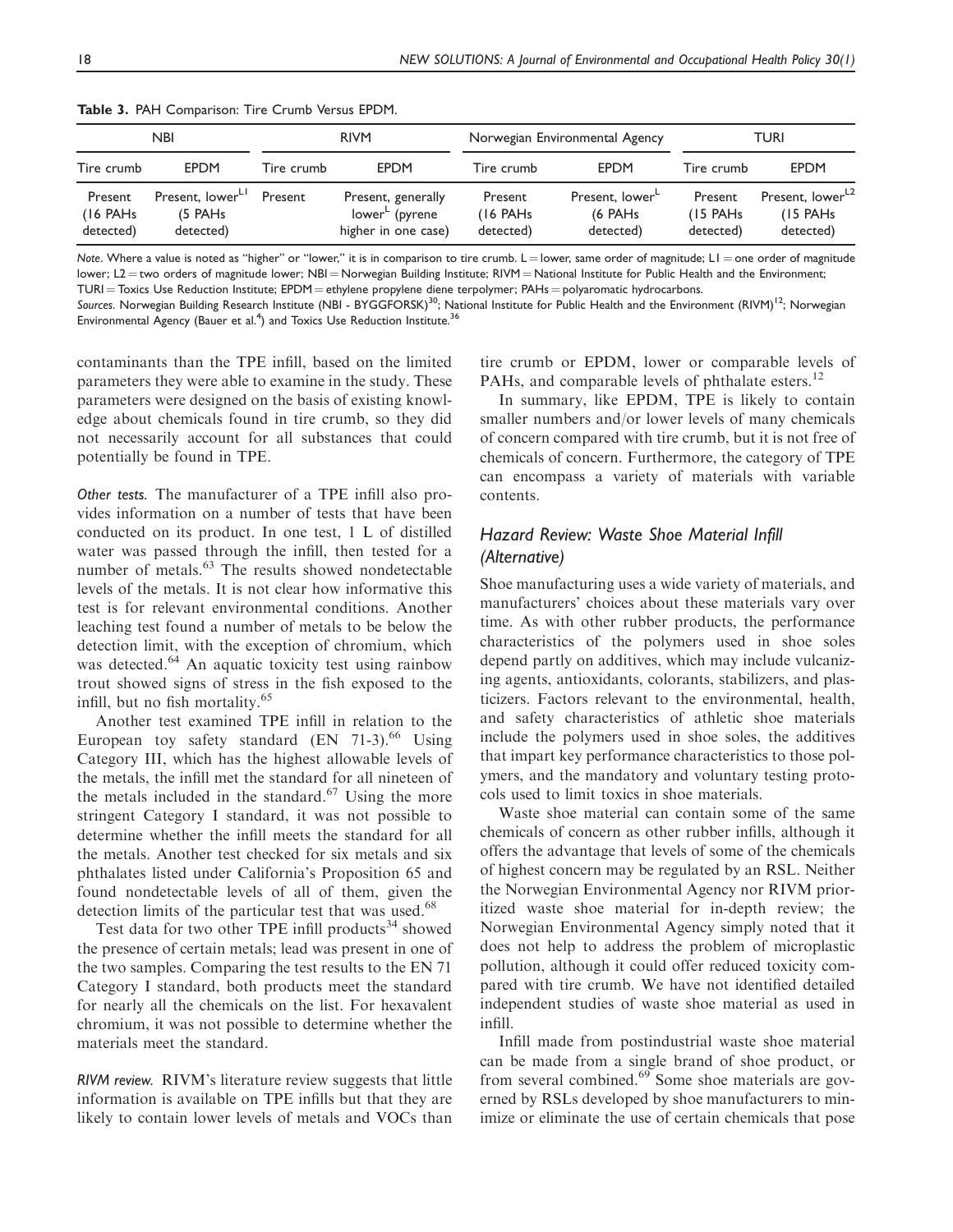|                                       | Tire crumb $(n=2)$                                                                                                                          | TPE field $(n=1)$                                                                                                                           |
|---------------------------------------|---------------------------------------------------------------------------------------------------------------------------------------------|---------------------------------------------------------------------------------------------------------------------------------------------|
| Airborne dust                         |                                                                                                                                             |                                                                                                                                             |
| Quantity of dust                      | Elevated $PM_{2.5}$ <sup>a</sup>                                                                                                            | Expected levels for indoor air                                                                                                              |
| Rubber from granulate <sup>b</sup>    | Present                                                                                                                                     | Present, lowerLI                                                                                                                            |
| Vulcanization compounds               | Present                                                                                                                                     | <b>Below detection limit</b>                                                                                                                |
| Preservative compounds                | Present                                                                                                                                     | <b>Below detection limit</b>                                                                                                                |
| Carbon black                          | Present                                                                                                                                     | <b>Below detection limit</b>                                                                                                                |
| Other chemicals                       | Multiple chemicals present: PAHs,<br>phthalates, SVOCs, benzothiazoles,<br>aromatic amines, unspecified<br>organic and inorganic substances | Multiple chemicals present: PAHs,<br>phthalates, SVOCs, benzothiazoles,<br>aromatic amines, unspecified<br>organic and inorganic substances |
| Air                                   |                                                                                                                                             |                                                                                                                                             |
| <b>TVOCs</b>                          | Present-exceeds recommended levels                                                                                                          | Present, lower <sup>L</sup>                                                                                                                 |
| <b>Total PAHs</b>                     | Present                                                                                                                                     | Present, lower <sup>L</sup>                                                                                                                 |
| Selected chemicals in dust and/or air |                                                                                                                                             |                                                                                                                                             |
| Benzothiazole                         | Present                                                                                                                                     | Present, lowerL                                                                                                                             |
| Toluene                               | Present                                                                                                                                     | Present, lowerL                                                                                                                             |
| 4-methyl-2-pentanone                  | Present                                                                                                                                     | Lower <sup>LI</sup> or below detection limit                                                                                                |
| Phthalates                            | Present                                                                                                                                     | Present                                                                                                                                     |
| Unidentified compounds                | Present                                                                                                                                     | Present                                                                                                                                     |

Table 4. Comparison of Air Quality for Indoor Artificial Turf Fields With Tire Crumb and TPE Infills (Data From Dye et al.<sup>32</sup>).

Note. Where a value is noted as "higher" or "lower," it is in comparison to tire crumb.  $L =$  lower, same order of magnitude;  $LI =$  one order of magnitude lower; TPE = thermoplastic elastomer; PM<sub>2.5</sub> = particulate matter; PAHs = polyaromatic hydrocarbons; SVOCs = semivolatile organic compounds;  $TVOCs = total$  volatile organic compounds.

Source. Information summarized from Dye et al.<sup>32</sup>

 $^{\circ}$ Study describes elevated levels of the PM<sub>2.5</sub> close to the Norway's national recommended norm of 20  $\mu$ g/m<sup>3</sup>.<br><sup>b</sup>The term ''rubber'' is used for both styrene butadiene rubber and TPE in the study summarized bere

<sup>b</sup>The term "rubber" is used for both styrene butadiene rubber and TPE in the study summarized here.

particularly high concerns. For example, Nike has an RSL that "restricts approximately 350 substances that have been regulated or voluntarily phased out of our manufacturing processes,"<sup>70</sup> and Nike Grind materials are governed by the  $RSL<sup>71</sup>$ 

PAHs. TURI's testing project found that PAH levels in the sample of infill made from waste athletic shoe materials were an order of magnitude lower than those found in tire crumb, but among the alternatives to tire crumb, it had the highest PAH levels.<sup>36</sup>

VOCs. According to Nike's RSL, certain VOCs (such as benzene or toluene) are subject to tight control in the manufacturing process. Thus, these substances are not necessarily absent from Nike products, but they are used in the minimum quantity possible to achieve the desired effect. Nike also limits the levels of other categories of chemicals of concern, such as specific PAHs and specific phthalates.<sup>70</sup>

Additives. A substantial literature is available on allergic reactions to additives used in shoe rubber.<sup>72,73</sup> Chemicals implicated in shoe dermatitis have included n-isopropyl-N-phenyl-p-phenylenediamine, an antiozonant used in the vulcanization process, and 1,3-diphenylguanidine, an accelerator used in vulcanization, as well as n-dodecyl mercaptan, an additive used in synthetic rubber.<sup>74</sup>

Mercaptobenzothiazole, a rubber accelerator, is recognized as an important cause of rubber allergy causing shoe contact dermatitis. Other chemical categories associated with shoe contact dermatitis include thiurams and carbamates.<sup>75</sup> Glues used in shoes can also be a source of allergic reactions,<sup>72</sup> although this may not be relevant for infills if they are made from preconsumer materials that do not contain glue.

Overall, based on limited available information, waste shoe materials pose some chemical concerns similar to those of tire crumb and of EPDM; PAH levels are lower than those of tire crumb and higher than those of the other materials based on one set of tests; and the RSLs of major athletic shoe manufacturers may provide some assurance that certain chemicals of concern are either absent or present in limited quantities only.

### Hazard Review: Acrylic-Coated Sand Infill (Alternative)

TURI was able to gather information on one acryliccoated sand product that is currently marketed for use in artificial turf.<sup>76</sup> According to the manufacturer, this product is composed of sand, a proprietary (undisclosed) acrylic, a Microban® antimicrobial, and a pigment.<sup>77</sup>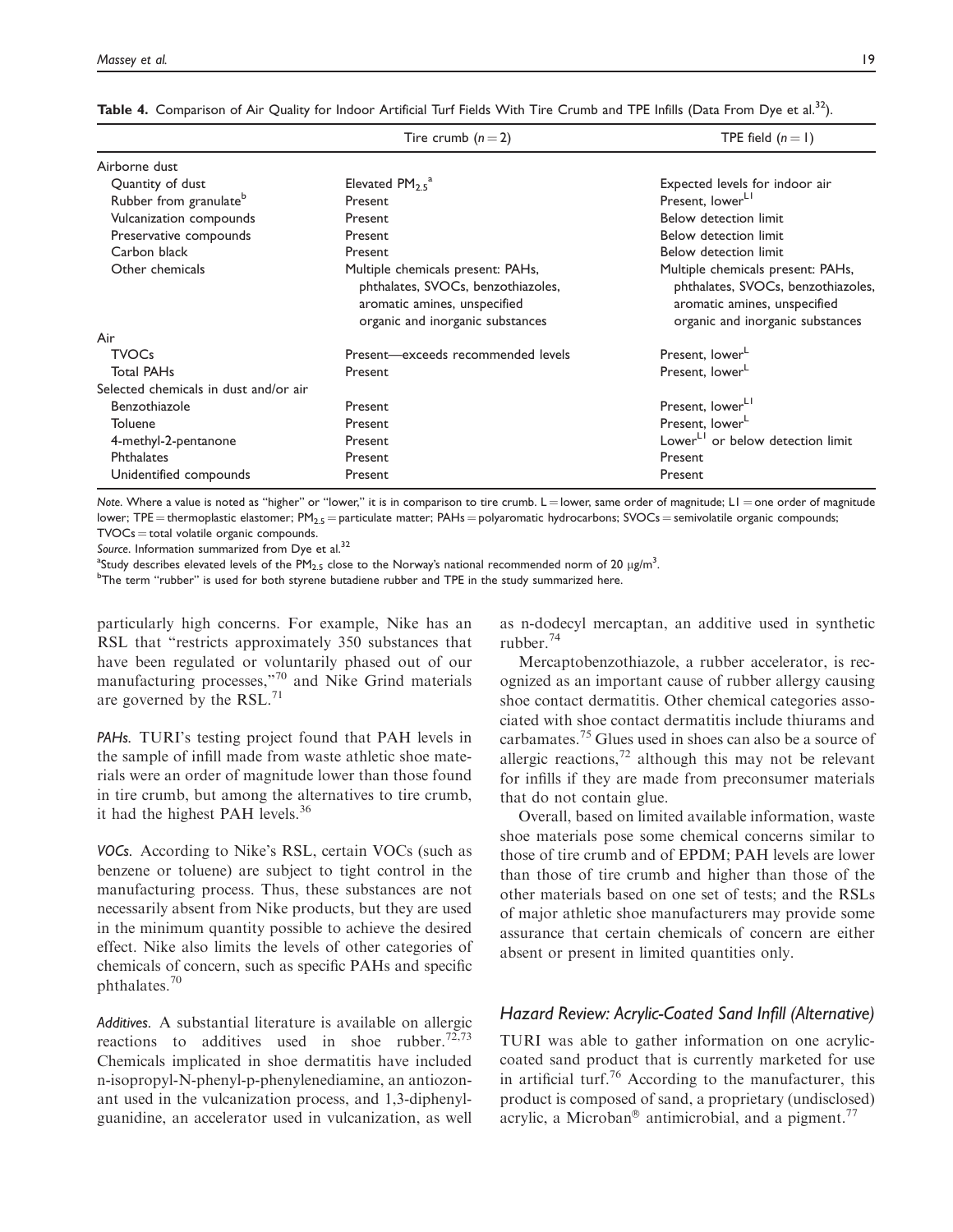tion limit for all VOCs for which tests were conducted.<sup>79</sup> The antimicrobial helps to protect the acrylic coating from deterioration. The company currently uses ZPTech, a zinc-based antimicrobial. According to the Microban<sup>®</sup> website, "ZPTech® is a broad-spectrum antimicrobial."<sup>80</sup> According to Microban®, the product "encapsulates zinc pyrithione in customized carriers." Zinc is released when the material is exposed to water.<sup>80</sup> The product is also available without the antimicrobial.

facturer also states that the product was below the detec-

According to the manufacturer, the antimicrobial product originally used in the product was triclosan, but the transition to the zinc-based antimicrobial has been complete since the end of 2016.<sup>78</sup> Triclosan poses concerns based on bioaccumulation and adverse health and environmental effects. $81,82$  This could potentially pose a concern if infills installed prior to the phaseout date were to be recycled for use in new fields.

Metals. Test data are available from the vendor both for presence of metals in the material and for leaching of metals from the material. The tests indicate that the sample meets the EN 71-3 Category 1 standard for most metals. For arsenic, chromium (VI), and mercury, it is not possible to determine from these results whether they would meet the Category 1 standard because the detection limit is higher than the standard to be met. $83$ The metal that appears in the largest quantity is zinc.<sup>84</sup>

In summary, many of the categories of organic chemicals of concern that are present in the other synthetic infills may be lower, or absent, in acrylic-coated sand. On the other hand, little is known about the environmental impacts of sand coated with an antimicrobialinfused polymer.

### Hazard Review: Plant- or Mineral-Based Infills (Alternative)

A growing list of mineral- or plant-based materials is marketed for use in infill. Mineral-based infills can be made with sand or zeolites. Plant-based infills include those made from coconut fibers and hulls, rice, cork, walnut shells, olive cores, and wood, among other materials. In some cases, plant-based materials may also be mixed with sand or with zeolites.

At least one of these options, zeolite, poses serious health concerns. The other materials have generally not been studied in depth. As with the other infill materials, it is essential to gather detailed information on these materials to understand their potential health or environmental impacts. This section mentions a few areas of concern but is not comprehensive.

Zeolite. Zeolite poses a respiratory hazard. Animal studies suggest that exposure to some types of zeolites may be associated with increased risk of developing mesothelioma.<sup>85</sup> Erionite, one type of zeolite, poses particular concerns; its health effects can be similar to those of asbestos.86 Using zeolite-based infill in place of synthetic polymers can be considered a regrettable substitution.

Sand. Sand is frequently mixed with plant-, mineral-, or synthetic polymer-based infills. If sand is used, the size and source of the sand particles can affect safety. Silica, the principal constituent of sand, is a carcinogen if inhaled in the form of crystalline silica dust. Industrial sand that is freshly fractured or that has been highly processed to contain very small particles can be a respiratory hazard when inhaled. Thus, it is important to understanding the source and type of any sand used in a recreational setting.

Plant-based materials. Possible hazards of plant-based infill materials could include exposure to respirable dust and fibers, as well as allergic reactions or sensitization. For example, respiratory disease has been documented in cork workers exposed to cork dust.<sup>87</sup> Fungi that frequently colonize cork appear to play some role in the disease, although the disease is not fully understood.<sup>88</sup> Nut shells can pose concerns related to allergies if nut allergens are present on the shells. $89,90$ 

A variety of respirable plant-based fibers can cause disease and disability. For example, cotton dust is a well-known source of respiratory disease.<sup>91</sup> We did not identify any studies that consider possible hazards related to plant-based fibers in infill.

Vendor test data. We reviewed test data provided by one vendor for several plant-based products. In general, levels of lead were below the detection limit and levels of zinc and other metals were lower than those for synthetic infills. Information was not provided on any antimicrobial treatments or other organic chemicals that could be present.

From an environmental perspective, plant- or mineral-based infills do not contribute to plastic or rubber pollution in the environment. Provided that they are not coated or otherwise treated with synthetic chemicals, they can be expected to be free of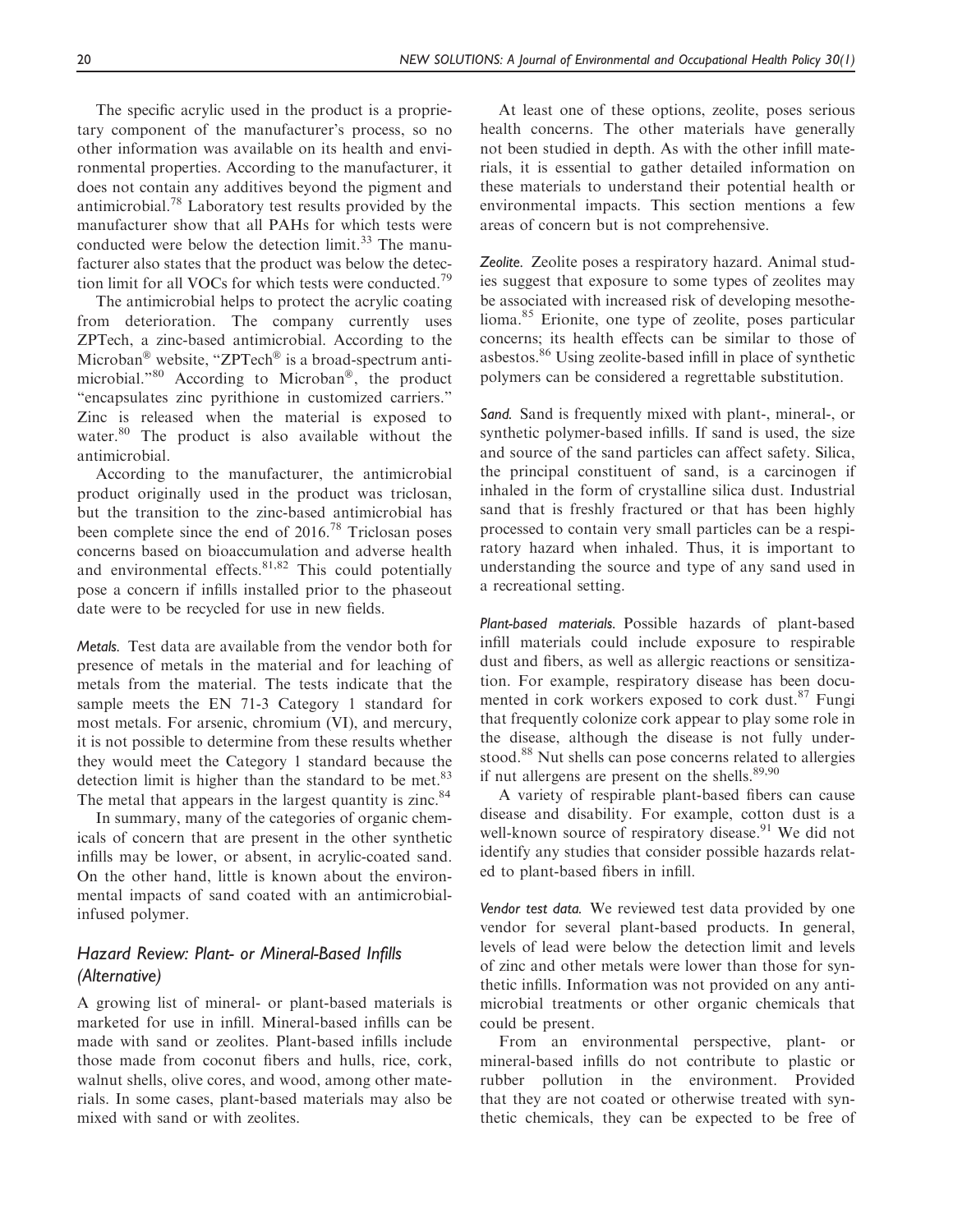many of the toxic chemicals that have been measured in synthetic infills.

In summary, certain plant- or mineral-based infills may be a safer alternative to tire crumb from a chemical perspective, while others, such as those containing zeolite, pose hazards. However, there are unknowns about respiratory exposure to dust generated by some of these materials, among other possible hazards.

### Industry and Regulatory Standards

No comprehensive regulatory or testing regime for artificial turf materials has been developed in the United States. In the European Union, a proposed restriction under REACH could, if adopted, set a maximum level of 17 mg/kg of eight PAHs combined for materials used as infill or as loose playground surfacing.<sup>12</sup> Some limited regulatory standards are currently applied in some cases in Europe; for example, Germany has adopted requirements related to leaching of certain chemicals from artificial turf. $92$ 

Regulatory standards drawn from other contexts are sometimes used as reference points by researchers and by infill vendors. These include regulatory standards for soil, sediment, groundwater, surface water, and drinking water, as well as standards for products such as building materials and toys.<sup>12,47,49</sup> In California, the Safe Drinking Water and Toxic Enforcement Act of 1989 (Proposition 65) requires disclosure of the presence of chemicals that are identified by the state of California as causing cancer or reproductive harm. The CAM 17 test (California Administrative Manual, currently known as the California Code of Regulations) tests for the presence of certain metals in waste streams.

A standard cited frequently by vendors in the United States is European Standard EN 71-3 – safety of toys Part 3: migration of certain elements (the European Toy Safety Standard). This standard covers nineteen metals or categories of metal compounds. It divides toy materials into three categories associated with different assumptions about the amount a child may ingest in the course of play. Corresponding to these assumptions, the categories list different allowable values for metals. For example, for lead, the least stringent category allows the presence of up to 160 mg/kg of lead in the material, while the most stringent allows up to 3.4 mg/kg. In the laboratory reports provided to TURI by vendors, the metal levels measured in infill were generally compared with the least stringent of the EN  $71-3$  standards.<sup>93</sup>

A number of industry groups have voluntarily adopted an American Society for Testing and Materials (ASTM) International standard, ASTM F3188-16, which specifies maximum levels for eight metals.<sup>94,95</sup> The standard is intended to help protect players who may ingest infill accidentally in the course of play.

In the absence of comprehensive regulation of these materials, it is important for decision-makers to understand the limits of the standards noted here, especially to the extent that they are used as reference points by vendors. In particular, information based on the list of metals included in the European Toy Safety Standard should not be mistaken for a thorough examination of the full range of organic and inorganic compounds in the material.

### **Discussion**

Comparing synthetic infill materials with one another, based on limited testing, both EPDM and TPE contain lower levels and/or smaller numbers of toxic chemicals compared with tire crumb, yet each of them can contain chemicals of concern; for example, EPDM can contain high levels of zinc; both EPDM and TPE can contain phthalates; and depending on the sample tested, EPDM may have lower or higher levels of VOCs compared with tire crumb. Vulcanization compounds may be a concern in tire crumb, EPDM, and shoe materials; and PAHs are present in several of the synthetic infills, though at lower levels than tire crumb, based on available data. Among the synthetic options, acrylic-coated sand may contain the fewest chemicals of concern for human health. However, environmental impacts are still a concern.

A clear hierarchy among the infill types remains elusive. Plant-based materials are likely to contain the fewest toxic chemicals of concern, provided that they are not chemically treated, but could pose hazards related to respiratory fibers, molds, and/or exposure to allergens. If concerns about allergens, dust, and mold growth can be addressed, then these materials may be a safer choice from an environmental health and safety perspective.

The assessment of infills provides an example of an effort to systematically assess and compare hazards of materials rather than those of individual chemicals or processes. However, exposure to low doses of multiple chemicals can have health effects that may not be predicted based on the expected effects of each individual chemical. For this reason, in some cases, it may be more useful to consider the effects of a mixture of chemicals rather than analyzing each chemical individually. This has been done to a limited extent in studies of occupational exposures to tire crumb.<sup>96</sup>

A hazard assessment of materials is further complicated by the fact that most formulations are proprietary. In addition, variable formulations are available for each of the materials, so different samples can yield different results with regard to chemical contents and levels. In this regard, our analysis bears some similarity to a hazard assessment developed by the Northwest Green Chemistry Institute for antifouling boat paints.<sup>25</sup>

It is worth noting that some groups have greater access to information than others. For example, in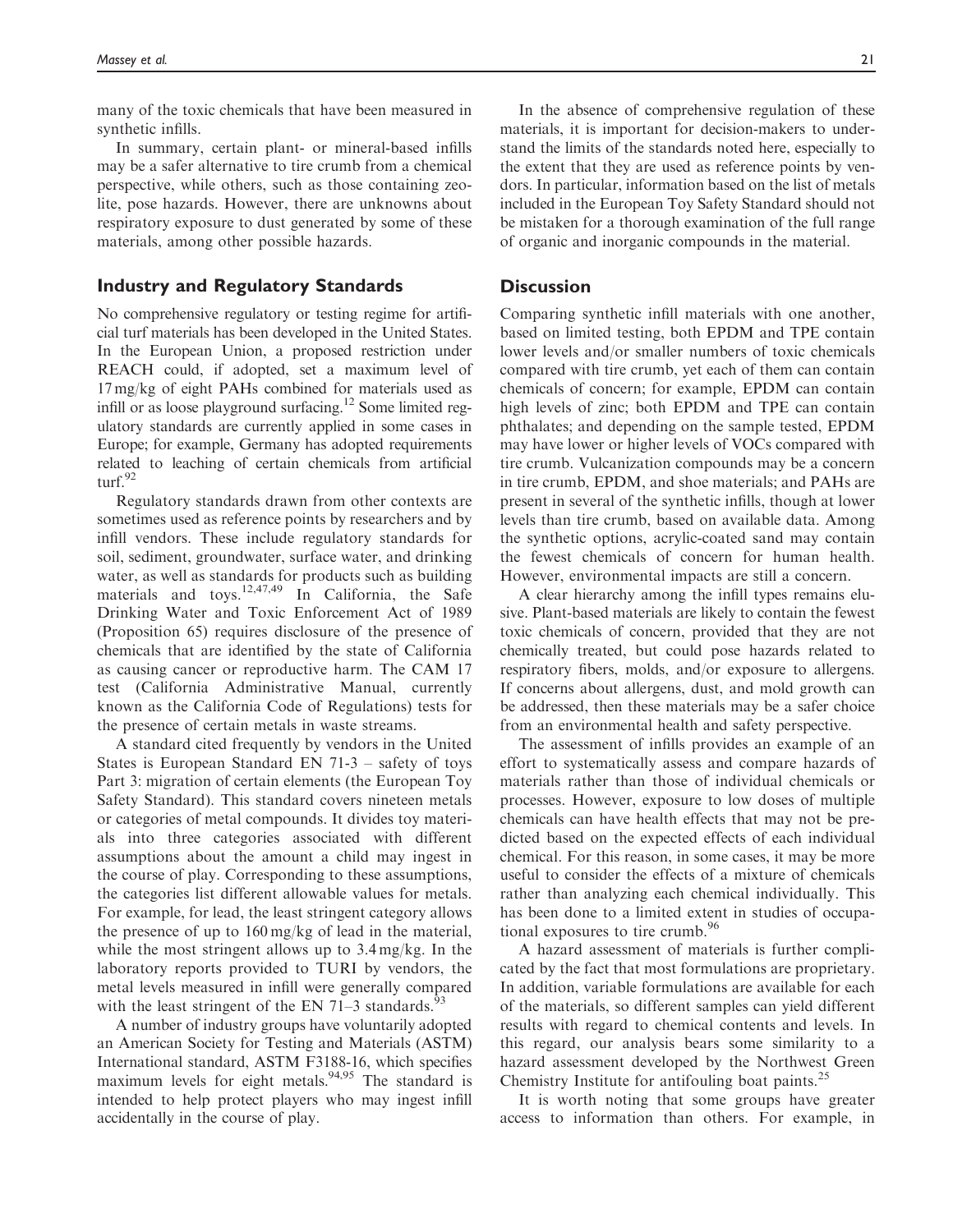Europe, trade union safety representatives could obtain important chemical information on infills via safety data sheets, while individuals living near or playing on artificial turf fields would not necessarily have access to the same level of information.

Regardless of infill type, artificial turf poses other health and environmental concerns, including chemicals in artificial grass blades, dispersion of synthetic polymer particles in the environment, loss of habitat, and excess heat.<sup>3</sup> TURI has identified organically managed natural grass as a safer alternative and has worked with a number of communities to document their experiences with natural grass playing fields.<sup>97,98</sup> More information is available on TURI's website at [www.turi.org/artificial](http://www.turi.org/artificialturf) [turf](http://www.turi.org/artificialturf) and [https://www.turi.org/Our\\_Work/Community/](https://www.turi.org/Our_Work/Community/Organic_Grass_Care) [Organic\\_Grass\\_Care](https://www.turi.org/Our_Work/Community/Organic_Grass_Care).

### Conclusion

Of the alternative infills we have reviewed, none can be identified as entirely free of health or environmental concerns, based on the limited information available for review in this study. However, the analysis has clarified differences and similarities among the materials and areas of concern that may warrant further attention. Whereas risk assessments have estimated excess cases of disease that could result from tire crumb exposure, these efforts at comparative hazard assessment can serve as a starting point for communities wishing to make informed choices among the options available to them, including the option of natural grass. Communities considering the use of artificial turf would do well to obtain and review test data for PAHs, VOCs, semivolatile organic compounds, metals, phenols, per- or polyfluorinated alkyl substances, and other compounds in both infill and other turf components.

### Acknowledgments

Preliminary research on this topic was conducted under the mandate of the Massachusetts TURI to respond to community queries on toxic chemicals.

Portions of this paper have been previously published on TURI's website. Daniel Schmidt provided comments on TURI's original, more detailed documents on EPDM and TPE. Liz Harriman, Chris Hansen, and Tracy Stewart provided input on some elements of the research. Ken Geiser, David Kriebel, and Richard Clapp provided detailed comments on a draft of this article. The authors also thank two anonymous reviewers for their valuable comments.

#### Declaration of Conflicting Interests

The author(s) declared no potential conflicts of interest with respect to the research, authorship, and/or publication of this article.

### Funding

The author(s) disclosed receipt of the following financial support for the research, authorship, and/or publication of this article: The preliminary research on this topic was funded through the Massachusetts Toxics Use Reduction Act. More detailed research and the drafting of this and related documents were supported through a grant from the Heinz Endowments.

### ORCID iD

Rachel Massey D <https://orcid.org/0000-0003-4296-6818>

#### **Note**

a. Although TPEs are generally characterized by not being vulcanized, some TPEs contain a vulcanized material as one part of the mix, further complicating the distinctions among material types.

### **References**

- 1. US Tire Manufacturers Association. 2017 US scrap tire management summary, [https://www.ustires.org/system/](https://www.ustires.org/system/files/USTMA_scraptire_summ_2017_072018.pdf) [files/USTMA\\_scraptire\\_summ\\_2017\\_072018.pdf](https://www.ustires.org/system/files/USTMA_scraptire_summ_2017_072018.pdf) (2018, accessed 7 June 2019).
- 2. US Environmental Protection Agency (US EPA). Federal research action plan on recycled tire crumb used on playing fields and playgrounds: status report. EPA/600/R-16/364, [https://www.epa.gov/sites/production/files/2016-12/docu](https://www.epa.gov/sites/production/files/2016-12/documents/federal_research_action_plan_on_recycled_tire_crumb_used_on_playing_fields_and_playgrounds_status_report.pdf) ments/federal\_research\_action\_plan\_on\_recycled\_tire [crumb\\_used\\_on\\_playing\\_fields\\_and\\_playgrounds\\_status\\_](https://www.epa.gov/sites/production/files/2016-12/documents/federal_research_action_plan_on_recycled_tire_crumb_used_on_playing_fields_and_playgrounds_status_report.pdf) [report.pdf](https://www.epa.gov/sites/production/files/2016-12/documents/federal_research_action_plan_on_recycled_tire_crumb_used_on_playing_fields_and_playgrounds_status_report.pdf) (2016, accessed 13 December 2018).
- 3. Toxics Use Reduction Institute (TURI). Artificial turf: selecting safer alternatives for athletic playing fields, [https://www.turi.org/Our\\_Work/Community/Artificial\\_](https://www.turi.org/Our_Work/Community/Artificial_Turf) [Turf](https://www.turi.org/Our_Work/Community/Artificial_Turf) (2018, accessed 14 December 2018).
- 4. Bauer B, Egebaek K and Aare AK. Environmentally friendly substitute products for rubber granulates as infill for artificial turf fields. Report M-955/2018. Oslo, Norway: Norwegian Environmental Agency, [http://www.miljodirek](http://www.miljodirektoratet.no/Documents/publikasjoner/M955/M955.pdf) [toratet.no/Documents/publikasjoner/M955/M955.pdf](http://www.miljodirektoratet.no/Documents/publikasjoner/M955/M955.pdf) (2018, accessed 14 December 2018).
- 5. US Centers for Disease Control and Prevention (CDC). CDC Health Advisory: potential exposure to lead in artificial turf : public health issues, actions, and recommendations,<https://stacks.cdc.gov/view/cdc/25186> (2008, accessed 12 December 2018).
- 6. Center for Environmental Health. Leading artificial turf companies agree to end lead threats to children – Center for Environmental Health | Center for Environmental Health, [https://www.ceh.org/news-events/press-releases/](https://www.ceh.org/news-events/press-releases/content/leading-artificial-turf-companies-agree-to-end-lead-threats-to-children/) [content/leading-artificial-turf-companies-agree-to-end](https://www.ceh.org/news-events/press-releases/content/leading-artificial-turf-companies-agree-to-end-lead-threats-to-children/)[lead-threats-to-children/](https://www.ceh.org/news-events/press-releases/content/leading-artificial-turf-companies-agree-to-end-lead-threats-to-children/) (2010, accessed 22 July 2019).
- 7. Lerner S. Toxic PFAS chemicals found in artificial turf. The Intercept, 8 October 2019, [https://theintercept.com/](https://theintercept.com/2019/10/08/pfas-chemicals-artificial-turf-soccer/) [2019/10/08/pfas-chemicals-artificial-turf-soccer/](https://theintercept.com/2019/10/08/pfas-chemicals-artificial-turf-soccer/) (accessed 31 October 2019).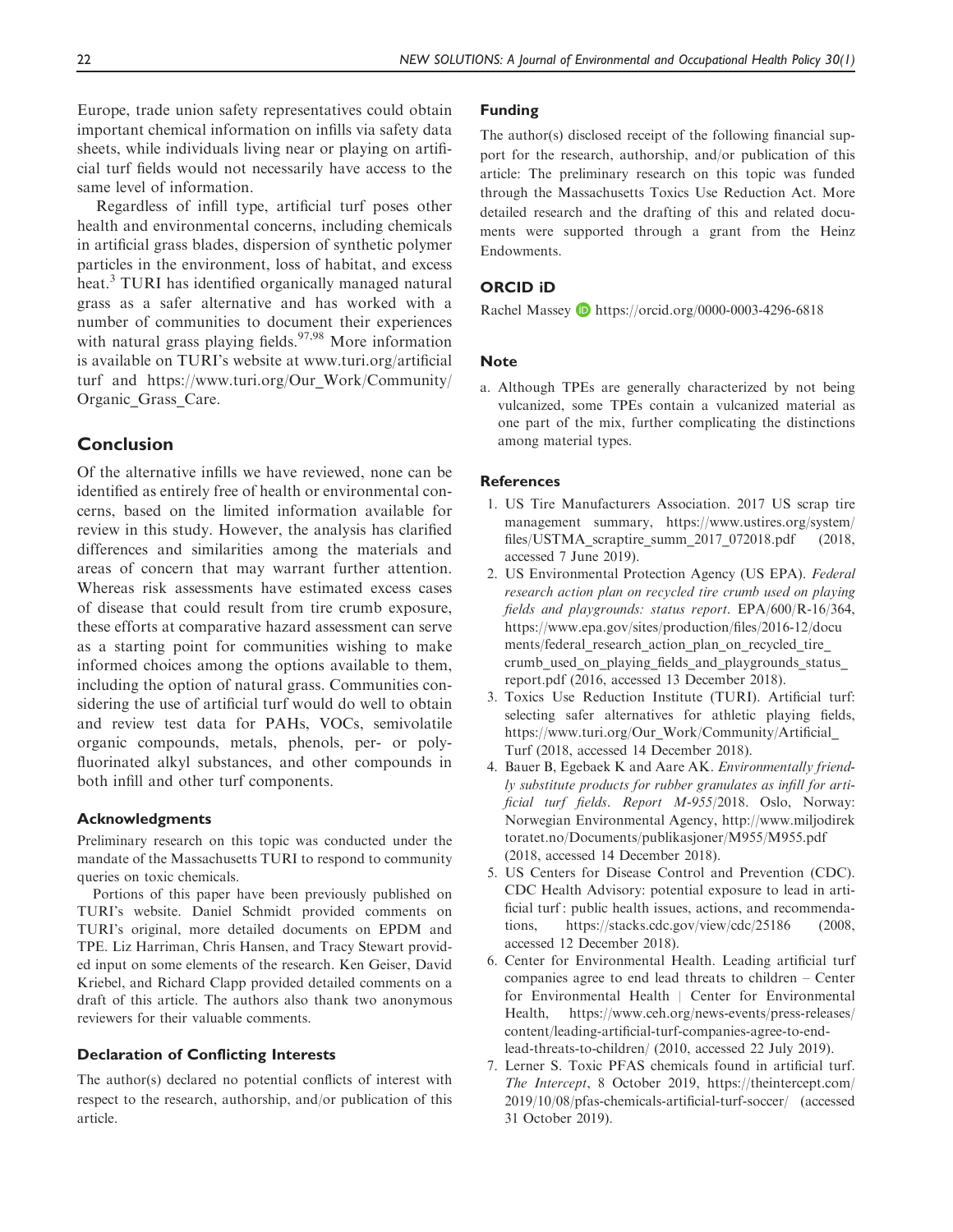- 8. Toxics Use Reduction Institute (TURI). Athletic playing fields: choosing safer options for health and the environment. TURI Report #2018-002, [www.turi.org/artificialturfreport](http://www.turi.org/artificialturfreport) (2018, accessed 1 February 2020).
- 9. Toxics Use Reduction Institute (TURI). Sports turf alternatives assessment: preliminary results: physical and biological hazards, [https://www.turi.org/Our\\_Work/](https://www.turi.org/Our_Work/Community/Artificial_Turf/Physical_and_Biological_Hazards) [Community/Artificial\\_Turf/Physical\\_and\\_Biological\\_](https://www.turi.org/Our_Work/Community/Artificial_Turf/Physical_and_Biological_Hazards) [Hazards](https://www.turi.org/Our_Work/Community/Artificial_Turf/Physical_and_Biological_Hazards) (2016, accessed 1 February 2020).
- 10. Watterson A. Artificial turf: contested terrains for precautionary public health with particular reference to Europe? Int J Environ Res Public Health 2019; 14: pii: E1050, [http://](http://www.ncbi.nlm.nih.gov/pubmed/28895924) [www.ncbi.nlm.nih.gov/pubmed/28895924](http://www.ncbi.nlm.nih.gov/pubmed/28895924) (2017, accessed 25 January 2019).
- 11. Chien Y, Ton S, Lee M, et al. Assessment of occupational health hazards in scrap-tire shredding facilities. Sci Total Environ 2003; 309: 35–46.
- 12. National Institute for Public Health and the Environment  $(RIVM)$  – Bureau REACH. Annex XV restriction report: PAHs in synthetic turf infill granules and mulches. Bilthoven, Netherlands: Author, 2018.
- 13. US Environmental Protection Agency (US EPA) and Centers for Disease Control (CDC). Synthetic turf field recycled tire crumb rubber research under the federal research action plan final report: part 1 - tire crumb characterization volume 1, [https://www.epa.gov/sites/produc](https://www.epa.gov/sites/production/files/2019-08/documents/synthetic_turf_field_recycled_tire_crumb_rubber_research_under_the_federal_research_action_plan_final_report_part_1_volume_2.pdf) [tion/files/2019-08/documents/synthetic\\_turf\\_field\\_](https://www.epa.gov/sites/production/files/2019-08/documents/synthetic_turf_field_recycled_tire_crumb_rubber_research_under_the_federal_research_action_plan_final_report_part_1_volume_2.pdf) [recycled\\_tire\\_crumb\\_rubber\\_research\\_under\\_the\\_federal\\_](https://www.epa.gov/sites/production/files/2019-08/documents/synthetic_turf_field_recycled_tire_crumb_rubber_research_under_the_federal_research_action_plan_final_report_part_1_volume_2.pdf) [research\\_action\\_plan\\_final\\_report\\_part\\_1\\_volume\\_2.pdf](https://www.epa.gov/sites/production/files/2019-08/documents/synthetic_turf_field_recycled_tire_crumb_rubber_research_under_the_federal_research_action_plan_final_report_part_1_volume_2.pdf) (2019, accessed 1 February 2020).
- 14. Office of Environmental Health Hazard Assessment (OEHHA). Synthetic turf studies, [https://oehha.ca.gov/](https://oehha.ca.gov/risk-assessment/synthetic-turf-studies) [risk-assessment/synthetic-turf-studies](https://oehha.ca.gov/risk-assessment/synthetic-turf-studies) (2019, accessed 13 December 2018).
- 15. National Research Council. A framework to guide selection of chemical alternatives. Washington, DC: Author, 2014.
- 16. Rossi M, Tickner J and Geiser K. Alternatives assessment framework of the Lowell Center for Sustainable Production, [http://www.chemicalspolicy.org/downloads/](http://www.chemicalspolicy.org/downloads/FinalAltsAssess06.pdf) [FinalAltsAssess06.pdf](http://www.chemicalspolicy.org/downloads/FinalAltsAssess06.pdf) (2006, accessed 13 December 2018).
- 17. Geiser K, Tickner J, Edwards S, et al. The architecture of chemical alternatives assessment. Risk Anal 2015; 35: 2152–2161.
- 18. BizNGO. The commons principles for alternatives assessment | Alternatives Assessment | BizNGO, [https://www.](https://www.bizngo.org/alternatives-assessment/commons-principles-alt-assessment) [bizngo.org/alternatives-assessment/commons-principles](https://www.bizngo.org/alternatives-assessment/commons-principles-alt-assessment)[alt-assessment](https://www.bizngo.org/alternatives-assessment/commons-principles-alt-assessment) (2012, accessed 14 December 2018).
- 19. Toxics Use Reduction Institute (TURI). Five chemicals study: alternatives assessment process guidance. Lowell, MA: Author, 2006.
- 20. Tickner J, Weis CP and Jacobs M. Alternatives assessment: new ideas, frameworks and policies. *J Epidemiol* Community Health 2017; 71: 655–656.
- 21. Tickner J, Jacobs M, Malloy T, et al. Advancing alternatives assessment for safer chemical substitution: a research and practice agenda. Integr Environ Assess Manag 2019; 15: 855–866.
- 22. Jacobs MM, Malloy TF, Tickner JA, et al. Alternatives assessment frameworks: research needs for the informed

substitution of hazardous chemicals. Environ Health Perspect 2016; 124: 265–280.

- 23. Interstate Chemicals Clearinghouse. Alternatives assessment guide version 1.1, [http://theic2.org/article/down](http://theic2.org/article/download-pdf/file_name/IC2_AA_Guide_Version_1.1.pdf) [load-pdf/file\\_name/IC2\\_AA\\_Guide\\_Version\\_1.1.pdf](http://theic2.org/article/download-pdf/file_name/IC2_AA_Guide_Version_1.1.pdf) (2017, accessed 3 July 2019).
- 24. Winnebeck KH. An abbreviated alternatives assessment process for product designers: a children's furniture manufacturing case study. J Clean Prod 2011; 19: 464-476.
- 25. TechLaw and Northwest Green Chemistry. Washington State Antifouling Boat Paint Alternatives assessment report, [https://static1.squarespace.com/static/5841d4bf29](https://static1.squarespace.com/static/5841d4bf2994cab7bda01dca/t/59d40515c534a598eeb6c18a/1507067168544/Washington+CuBPAA_Final_2017.pdf) [94cab7bda01dca/t/59d40515c534a598eeb6c18a/150706716](https://static1.squarespace.com/static/5841d4bf2994cab7bda01dca/t/59d40515c534a598eeb6c18a/1507067168544/Washington+CuBPAA_Final_2017.pdf)  $8544/Washington + CuBPAA$  Final 2017.pdf (2017, accessed 12 December 2018).
- 26. Goodson WH, Lowe L, Carpenter DO, et al. Assessing the carcinogenic potential of low-dose exposures to chemical mixtures in the environment: the challenge ahead. Carcin 2015; 36: S254–S296.
- 27. Margina D, Nitulescu G, Ungurianu A, et al. Overview of the effects of chemical mixtures with endocrine disrupting activity in the context of real-life risk simulation (RLRS): an integrative approach (review). World Acad Sci J. Epub ahead of print 5 August 2019. DOI: 10.3892/wasj.2019.17.
- 28. Toxics Use Reduction Institute (TURI). Sports turf alternatives assessment: preliminary results: cost analysis, [https://www.turi.org/Our\\_Work/Community/Artificial\\_](https://www.turi.org/Our_Work/Community/Artificial_Turf/Cost_Analysis) [Turf/Cost\\_Analysis](https://www.turi.org/Our_Work/Community/Artificial_Turf/Cost_Analysis) (2016, accessed 1 February 2020).
- 29. National Institute for Public Health and the Environment (RIVM). Evaluation of health risks of playing sports on synthetic turf pitches with rubber granulate. RIVM Report 2017-0016. Bilthoven, Netherlands: Author, 2017.
- 30. Plesser TSW and Lund OJ. Potential health and environmental effects linked to artificial turf systems: final report. Report prepared for the Norwegian Football Association (Project no. 0-10820), 10 September 2004. Oslo, Norway: Norwegian Building Research Institute.
- 31. Moretto R. Environmental and health evaluation of the use of elastomer granulates (virgin and from used tyres) as filling in third-generation artificial turf. Report prepared for ADEME/ALIAPUR/Fieldturf Tarkett, [https://pdfs.](https://pdfs.semanticscholar.org/d625/3148543cc08bd3b9b4ba67e5dac85b86ad4d.pdf) [semanticscholar.org/d625/3148543cc08bd3b9b4ba67e5](https://pdfs.semanticscholar.org/d625/3148543cc08bd3b9b4ba67e5dac85b86ad4d.pdf) [dac85b86ad4d.pdf](https://pdfs.semanticscholar.org/d625/3148543cc08bd3b9b4ba67e5dac85b86ad4d.pdf) (2007, accessed 3 January 2020).
- 32. Dye C, Bjerke A, Schmidbauer N, et al. Measurement of air pollution in indoor artificial turf halls. Report #NILU OR 03/2006. Trondheim, Norway: Norwegian Pollution Control Authority/Norwegian Institute for Air Research, 2006, [http://sfrecpark.org/wp-content/uploads/NIAP1105.](http://sfrecpark.org/wp-content/uploads/NIAP1105.pdf) [pdf](http://sfrecpark.org/wp-content/uploads/NIAP1105.pdf) (2006, accessed 5 June 2019).
- 33. AIRL Inc. Lab Report #304074, provided to Ross Vocke, 26 January 2018. Cleveland, TN: Author.
- 34. Labosport. Technical report: toxicological analysis of performance infill for synthetic turf fields according to EN 71-3 standard – safety of toys part 3: migration of certain elements. Report for Jason Smollett, FieldTurf. Report no. R14565CAN-A1, 12 December 2014.
- 35. Labosport. Laboratory testing: heavy metals analysis: pureselect olive core. Report for Jason Smollett, FieldTurf. Report #92311/2496, 19 October 2017.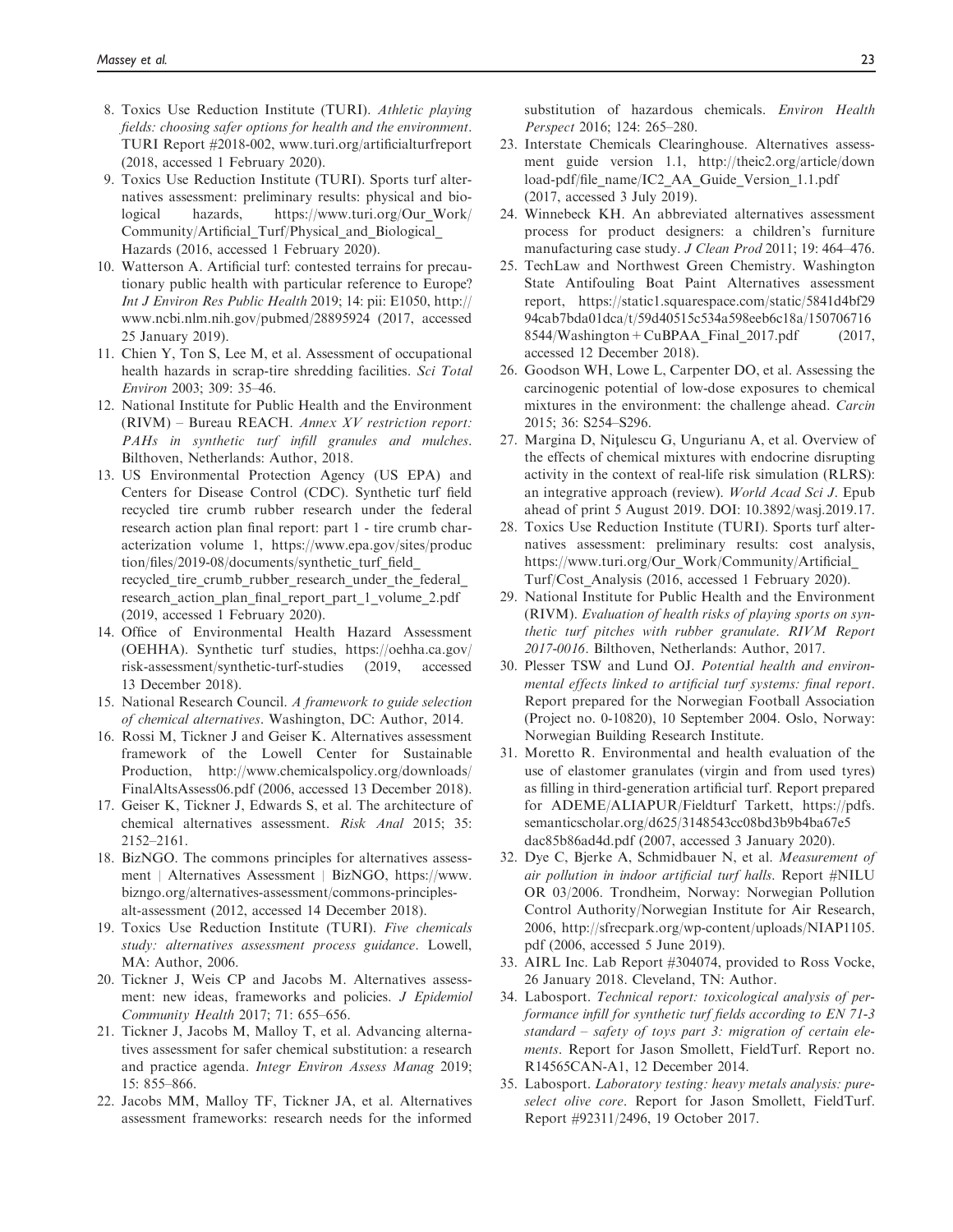- 36. Toxics Use Reduction Institute (TURI). Artificial turf infill: laboratory testing results: PAHs, [www.turi.org/](http://www.turi.org/Our_Work/Community/Artificial_Turf/PAH_Test_Results) [Our\\_Work/Community/Artificial\\_Turf/PAH\\_Test\\_Res](http://www.turi.org/Our_Work/Community/Artificial_Turf/PAH_Test_Results) [ults](http://www.turi.org/Our_Work/Community/Artificial_Turf/PAH_Test_Results) (2019, accessed 1 February 2020).
- 37. US Environmental Protection Agency (US EPA), Centers for Disease Control and Prevention (CDC) and Agency for Toxic Substances and Disease Registry (ATSDR). Research protocol: collections related to synthetic turf fields with crumb rubber infill, [https://www.epa.gov/sites/](https://www.epa.gov/sites/production/files/2016-08/documents/tcrs_research_protocol_final_08-05-2016.pdf) [production/files/2016-08/documents/tcrs\\_research\\_proto](https://www.epa.gov/sites/production/files/2016-08/documents/tcrs_research_protocol_final_08-05-2016.pdf) [col\\_final\\_08-05-2016.pdf](https://www.epa.gov/sites/production/files/2016-08/documents/tcrs_research_protocol_final_08-05-2016.pdf) (2016, accessed 14 December 2018).
- 38. Office of Environmental Health Hazard Assessment (OEHHA). Safety study of artificial turf containing crumb rubber infill made from recycled tires: measurements of chemicals and particulates in the air, bacteria in the turf, and skin abrasions caused by contact with the surface. Sacramento, CA: Author.
- 39. Pavilonis BT, Weisel CP, Buckley B, et al. Bioaccessibility and risk of exposure to metals and SVOCs in artificial turf field fill materials and fibers. Risk Anal 2014; 34: 44–55.
- 40. Office of Environmental Health Hazard Assessment (OEHHA). Evaluation of health effects of recycled waste tires in playground and track products. Report produced for California's Integrated Waste Management Board. Sacramento, CA: Author, 2007.
- 41. Claudio L. Synthetic turf: health debate takes root. Environ Health Perspect 2008; 116: A116–A122.
- 42. Perkins AN, Inayat-Hussain SH, Deziel NC, et al. Evaluation of potential carcinogenicity of organic chemicals in synthetic turf crumb rubber. Environ Res 2019; 169: 163–172.
- 43. Xu EG, Lin N, Cheong RS, et al. Artificial turf infill associated with systematic toxicity in an amniote vertebrate. Proc Natl Acad Sci USA 2019; 116: 25156–25161.
- 44. Toxics Use Reduction Institute (TURI). Sports turf alternatives assessment: preliminary results: infill made from recycled tires. Lowell, MA: Author, 2016.
- 45. U.S. Environmental Protection Agency (US EPA). Literature review and data gap analysis spreadsheet, [https://www.epa.gov/chemical-research/december-2016](https://www.epa.gov/chemical-research/december-2016-status-report-federal-research-action-plan-recycled-tire-crumb) [status-report-federal-research-action-plan-recycled-tire](https://www.epa.gov/chemical-research/december-2016-status-report-federal-research-action-plan-recycled-tire-crumb)[crumb](https://www.epa.gov/chemical-research/december-2016-status-report-federal-research-action-plan-recycled-tire-crumb) (2016, accessed 1 February 2020).
- 46. Marsili L, Coppola D, Bianchi N, et al. Release of polycyclic aromatic hydrocarbons and heavy metals from rubber crumb in synthetic turf fields: preliminary hazard assessment for athletes. *J Environ Anal Toxicol* 2014; 05: 1–9.
- 47. Simcox N, Bracker A and Meyer J. Artificial turf field investigation in connecticut: final report [also cited as CT (UCHC)], [https://www.ct.gov/deep/lib/deep/artificialturf/](https://www.ct.gov/deep/lib/deep/artificialturf/uchc_artificial_turf_report.pdf) uchc artificial turf report.pdf (2010, accessed 12 December 2018).
- 48. Bocca B, Forte G, Petrucci F, et al. Metals contained and leached from rubber granulates used in synthetic turf areas. Sci Total Environ 2009; 407: 2183–2190.
- 49. Connecticut Department of Environmental Protection. Artificial turf study: leachate and stormwater

characteristics, [http://www.ct.gov/deep/lib/deep/artificial](http://www.ct.gov/deep/lib/deep/artificialturf/dep_artificial_turf_report.pdf) [turf/dep\\_artificial\\_turf\\_report.pdf](http://www.ct.gov/deep/lib/deep/artificialturf/dep_artificial_turf_report.pdf) (2010, accessed 12 December 2018).

- 50. Kanematsu M, Hayashi A, Denison MS, et al. Characterization and potential environmental risks of leachate from shredded rubber mulches. Chemosphere 2009; 76: 952–958.
- 51. Donald CE, Scott RP, Wilson G, et al. Artificial turf: chemical flux and development of silicone wristband partitioning coefficients. Air Qual Atmos Health 2019; 12: 597–611.
- 52. Martino-Andrade AJ and Chahoud I. Reproductive toxicity of phthalate esters. Mol Nutr Food Res 2010; 54: 148–157.
- 53. Nilsson NH, Malmgren-Hansen B and Thomsen US. Mapping, emissions and environmental and health assessment of chemical substances in artificial turf, [https://](https://www2.mst.dk/udgiv/publications/2008/978-87-7052-866-5/pdf/978-87-7052-867-2.pdf) [www2.mst.dk/udgiv/publications/2008/978-87-7052-866-5/](https://www2.mst.dk/udgiv/publications/2008/978-87-7052-866-5/pdf/978-87-7052-867-2.pdf) [pdf/978-87-7052-867-2.pdf](https://www2.mst.dk/udgiv/publications/2008/978-87-7052-866-5/pdf/978-87-7052-867-2.pdf) (2008, accessed 15 May 2019).
- 54. Lim L. A study to assess potential environmental impacts from the use of crumb rubber as infill material in synthetic turf fields, [http://www.dec.ny.gov/docs/materials\\_miner](http://www.dec.ny.gov/docs/materials_minerals_pdf/tirestudy.pdf) [als\\_pdf/tirestudy.pdf](http://www.dec.ny.gov/docs/materials_minerals_pdf/tirestudy.pdf) (2008, accessed 15 May 2019).
- 55. Ginsberg G, Toal B, Simcox N, et al. Human health risk assessment of synthetic turf fields based upon investigation of five fields in Connecticut. J Toxicol Environ Health Part A 2011; 74: 1150–1174.
- 56. Ginsberg G, Toal B and Kurland T. Benzothiazole toxicity assessment in support of synthetic turf field human health risk assessment. J Toxicol Environ Health Part A 2011; 74: 1175–1183.
- 57. Menichini E, Abate V, Attias L, et al. Artificial-turf playing fields: contents of metals, PAHs, PCBs, PCDDs and PCDFs, inhalation exposure to PAHs and related preliminary risk assessment. Sci Total Environ 2011; 409: 4950–4957.
- 58. Ormonde E, Yoneyama M and Xu X. Chemical Economics Handbook: Ethylene-Propylene Elastomers. CEH report #525.2600. Houston, TX: IHS Chemical, 2015.
- 59. Kroschwitz JI. Concise encyclopedia of polymer science and engineering. New York: John Wiley and Sons, 1990.
- 60. UL LLC. Thermoplastic elastomer (TPE) plastic. Overland Park, KS: UL Prospector, [https://plastics.ulpro](https://plastics.ulprospector.com/generics/53/thermoplastic-elastomer-tpe) [spector.com/generics/53/thermoplastic-elastomer-tpe](https://plastics.ulprospector.com/generics/53/thermoplastic-elastomer-tpe) (accessed 7 June 2019).
- 61. Toxics Use Reduction Institute (TURI). Chemicals in alternative synthetic infills: thermoplastic elastomer (TPE), [https://www.turi.org/Our\\_Work/Community/Artificial\\_](https://www.turi.org/Our_Work/Community/Artificial_Turf/Infills_TPE) [Turf/Infills\\_TPE](https://www.turi.org/Our_Work/Community/Artificial_Turf/Infills_TPE) (2017, accessed 1 February 2020).
- 62. Scruggs CE and Ortolano L. Creating safer consumer products: the information challenges companies face. Environ Sci Policy 2011; 14: 605–614.
- 63. Testing Services I (TSI). "Test report." Test method: SW 846: acid digestion of solids (EPA digestion procedure). Provided to Felix Compounds, December 16, 2008, [http://www.ttiionline.com/wp-content/uploads/2015/01/](http://www.ttiionline.com/wp-content/uploads/2015/01/TSI_Metals_Leachate_Testing.pdf) [TSI\\_Metals\\_Leachate\\_Testing.pdf](http://www.ttiionline.com/wp-content/uploads/2015/01/TSI_Metals_Leachate_Testing.pdf) (2008, accessed 1 February 2020).
- 64. Paradigm Environmental Services. "Lab report for SPLP metals analysis."  $[SPLP = synthetic\,\,precision\,\,leich>$ leaching procedure.] Provided to Target Technologies, October 25,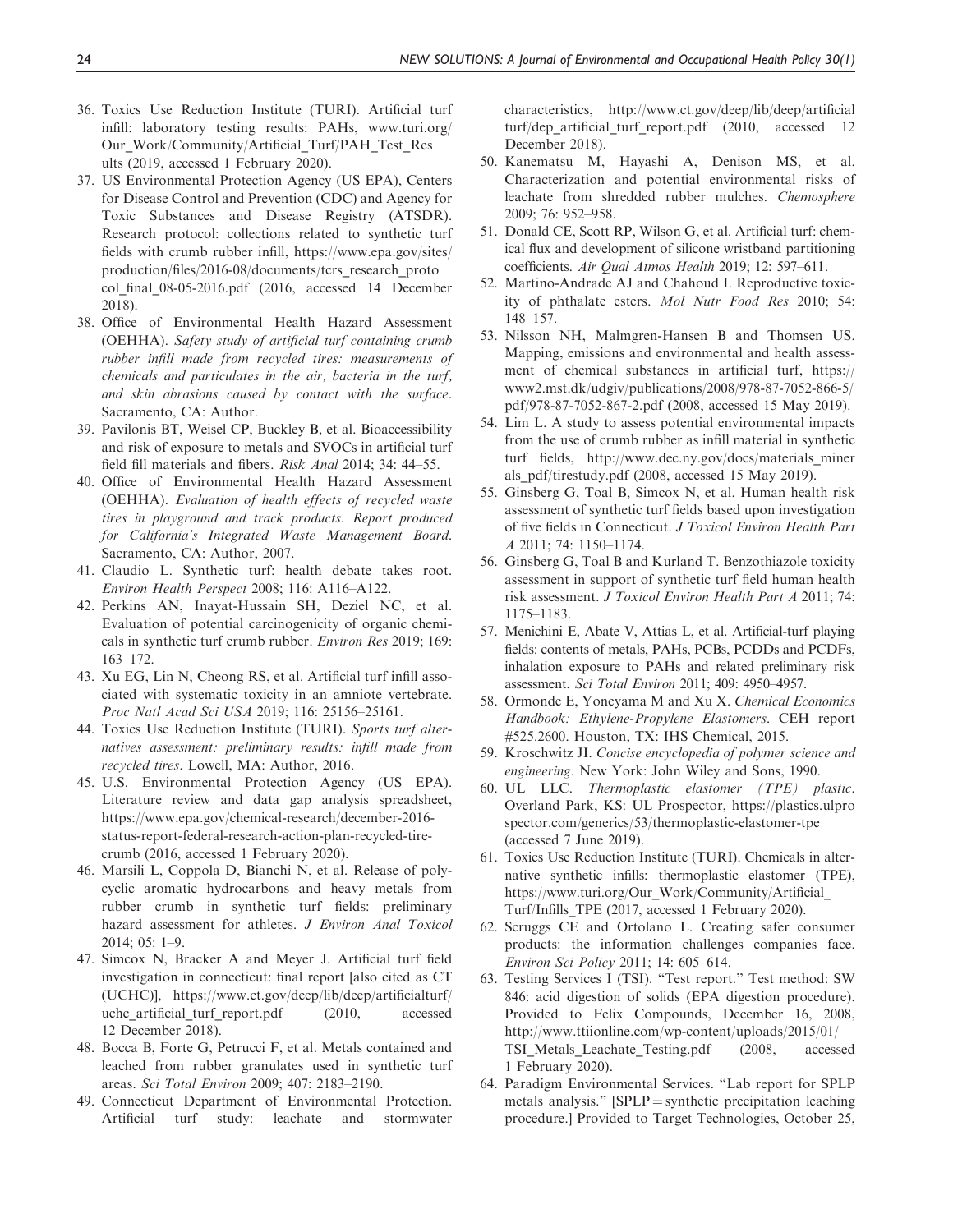2011, [http://www.ttiionline.com/wp-content/uploads/](http://www.ttiionline.com/wp-content/uploads/2015/01/Paradigm_Metals_Leachate_Test_Report.pdf) [2015/01/Paradigm\\_Metals\\_Leachate\\_Test\\_Report.pdf](http://www.ttiionline.com/wp-content/uploads/2015/01/Paradigm_Metals_Leachate_Test_Report.pdf) (2011, accessed 1 February 2020).

- 65. Integrated Resource Consultants (IRC). Report on rainbow trout bioassay result, 03 February 2016. Laboratory test result on Pro-Max 37 TPE infill, provided to John B. Giraud, Target Technologies Int. Inc., [https://www.ttiionline.com/wp-con](https://www.ttiionline.com/wp-content/uploads/2015/01/Rainbow_Trout_Bio_Assay_Test_Report.pdf) [tent/uploads/2015/01/Rainbow\\_Trout\\_Bio\\_Assay\\_Test\\_](https://www.ttiionline.com/wp-content/uploads/2015/01/Rainbow_Trout_Bio_Assay_Test_Report.pdf) [Report.pdf](https://www.ttiionline.com/wp-content/uploads/2015/01/Rainbow_Trout_Bio_Assay_Test_Report.pdf) (2016, accessed 17 December 2018).
- 66. European Committee for Standardization. EN 71-  $3:2013 + A1$ : safety of toys - part 3: migration of certain elements, https://law.resource.org/pub/eu/toys/en.71.3. https://law.resource.org/pub/eu/toys/en.71.3. [2015.html](https://law.resource.org/pub/eu/toys/en.71.3.2015.html) (2014, accessed 17 December 2018).
- 67. Sports Labs USA. Laboratory testing: heavy metals analysis. Job No. 90762/848, March 2, 2016, [https://www.ttiion](https://www.ttiionline.com/wp-content/uploads/2015/01/Heavy_Metals_Analysis_EN-71-3-European-Toy-Test.pdf) [line.com/wp-content/uploads/2015/01/Heavy\\_Metals\\_](https://www.ttiionline.com/wp-content/uploads/2015/01/Heavy_Metals_Analysis_EN-71-3-European-Toy-Test.pdf) [Analysis\\_EN-71-3-European-Toy-Test.pdf](https://www.ttiionline.com/wp-content/uploads/2015/01/Heavy_Metals_Analysis_EN-71-3-European-Toy-Test.pdf) (2016, accessed 17 December 2018).
- 68. Intertek. Regulatory review and summary. Reference no. TS-40630E. Laboratory test report, July 9, 2014, [https://](https://www.ttiionline.com/wp-content/uploads/2015/01/Intertek_-Prop_65_Test_Report.pdf) [www.ttiionline.com/wp-content/uploads/2015/01/](https://www.ttiionline.com/wp-content/uploads/2015/01/Intertek_-Prop_65_Test_Report.pdf) Intertek -Prop 65 Test Report.pdf (2014, accessed 17 December 2018).
- 69. Nike Grind. Turf fields, [https://www.nikegrind.com/surfa](https://www.nikegrind.com/surfaces/turf-fields/) [ces/turf-fields/](https://www.nikegrind.com/surfaces/turf-fields/) (accessed 17 December 2018).
- 70. Nike Global Sustainability. Nike Chemistry Playbook and Restricted Substance List, [https://about.nike.com/pages/ch](https://about.nike.com/pages/chemistry-restricted-substances-list) [emistry-restricted-substances-list](https://about.nike.com/pages/chemistry-restricted-substances-list) (2019, accessed February 2020).
- 71. Nike Grind. What is Nike Grind?, [https://www.nikegrind.](https://www.nikegrind.com/about/) [com/about/](https://www.nikegrind.com/about/) (accessed 17 December 2018).
- 72. Rani Z, Hussain I and Haroon TS. Common allergens in shoe dermatitis: our experience in Lahore, Pakistan. Int J Dermatol 2003; 42: 605–607.
- 73. Smith RG. Shoe dermatitis: causes, prevention, and management. Continuing medical education. Pod Manag 2008; October: 189–198.
- 74. Pacheco D, Travassos AR, Antunes J, et al. Polysensitisation to rubber additives and dyes in shoes and clothes. Allergol Immunopathol (Madr) 2013; 41: 350–352.
- 75. Rietschel R, Fowler J and Fisher A. Fisher's contact dermatitis. Hamilton, ON: BC Decker, Inc., 2008.
- 76. US Greentech. Envirofill: acrylic-coated sand turf infill, <https://usgreentech.com/infills/envirofill/> (accessed 17 December 2018).
- 77. Torbeck S. USGreentech, personal communication, 8 November 2016.
- 78. Coleman A. USGreentech, personal communication, April 2018.
- 79. Vocke R. Are envirofill and microban safe? US Greentech blog, 1 February 2018, [https://blog.usgreentech.com/sports/](https://blog.usgreentech.com/sports/envirofill-microban-safe) [envirofill-microban-safe](https://blog.usgreentech.com/sports/envirofill-microban-safe) (2018, accessed 17 December 2018).
- 80. Microban. ZPTech®: Microban technology is effective against bacteria, mold, and mildew, [https://www.micro](https://www.microban.com/micro-prevention/technologies/zptech) [ban.com/micro-prevention/technologies/zptech](https://www.microban.com/micro-prevention/technologies/zptech) (accessed 17 December 2018).
- 81. Halden RU, Lindeman AE, Aiello AE, et al. The Florence statement on triclosan and triclocarban. Environ Health Perspect 2017; 125: 064501.
- 82. Dhillon GS, Kaur S, Pulicharla R, et al. Triclosan: current status, occurrence, environmental risks and bioaccumulation potential. Int J Environ Res Public Health 2015; 12: 5657–5684.
- 83. Sports Labs USA. Laboratory testing: heavy metals analysis. Report provided to US Greentech. Job No. 90796/882, 12 April 2016.
- 84. AIRL Inc. Lab report #305669, provided to Ross Vocke, US Greentech, 3 April 2018. Cleveland, TN: Author.
- 85. Suzuki Y and Kohyama N. Malignant mesothelioma induced by asbestos and zeolite in the mouse peritoneal cavity. Environ Res 1984; 35: 277–292.
- 86. Weissman D and Erionite KM. An emerging North American hazard | | Blogs | CDC, [https://blogs.cdc.gov/](https://blogs.cdc.gov/niosh-science-blog/2011/11/22/erionite/) [niosh-science-blog/2011/11/22/erionite/](https://blogs.cdc.gov/niosh-science-blog/2011/11/22/erionite/) (2011, accessed 13 December 2018).
- 87. Pimentel J and Avila R. Respiratory disease in cork workers ('suberosis'). Thorax 1973; 28: 409–423.
- 88. Cordeiro CR, Alfaro TM, Freitas S, et al. Rare interstitial lung diseases of environmental origin. In: Cordier JFE (ed) Orphan lung diseases. European respiratory monograph no. 54. Sheffield, UK: European Respiratory Society, 2011, pp.301–314.
- 89. Matti M. Man dies of anaphylaxis following exposure to walnuts used in sandblasting. Allergic Living, [https://www.](https://www.allergicliving.com/2017/10/23/man-dies-of-anaphylaxis-following-exposure-to-walnuts-used-in-sandblasting/) [allergicliving.com/2017/10/23/man-dies-of-anaphylaxis-fol](https://www.allergicliving.com/2017/10/23/man-dies-of-anaphylaxis-following-exposure-to-walnuts-used-in-sandblasting/) [lowing-exposure-to-walnuts-used-in-sandblasting/](https://www.allergicliving.com/2017/10/23/man-dies-of-anaphylaxis-following-exposure-to-walnuts-used-in-sandblasting/) (2017, accessed 13 December 2018).
- 90. US Greentech. Safeshell: organic turf infill | USGreentech, [https://usgreentech.com/infills/safeshell/.](https://usgreentech.com/infills/safeshell/) Also archived at web.archive.org (accessed 13 December 2018).
- 91. Occupational Safety and Health Administration (OSHA). Safety and health topics | cotton dust – hazards and possible solutions | Occupational Safety and Health Administration, [https://www.osha.gov/SLTC/cotton](https://www.osha.gov/SLTC/cottondust/hazards.html) [dust/hazards.html](https://www.osha.gov/SLTC/cottondust/hazards.html) (accessed 13 December 2018).
- 92. Institute fÜr Sportbodentechnik (IST). DIN V 18035-7: sports grounds, part 7: synthetic turf areas: comments on the new 2002 version, [https://www.isss-sportsurfaces](https://www.isss-sportsurfacescience.org/downloads/documents/AN0EA3OVVU_DIN18035_7V2002.pdf) [cience.org/downloads/documents/AN0EA3OVVU\\_DIN](https://www.isss-sportsurfacescience.org/downloads/documents/AN0EA3OVVU_DIN18035_7V2002.pdf) [18035\\_7V2002.pdf](https://www.isss-sportsurfacescience.org/downloads/documents/AN0EA3OVVU_DIN18035_7V2002.pdf) (2002, accessed 14 December 2018).
- 93. Toxics Use Reduction Institute (TURI). Chemicals in artificial turf infill: overview. Lowell, MA: Author, [https://](https://www.turi.org/Our_Work/Community/Artificial_Turf/Infills_Overview) [www.turi.org/Our\\_Work/Community/Artificial\\_Turf/](https://www.turi.org/Our_Work/Community/Artificial_Turf/Infills_Overview) [Infills\\_Overview](https://www.turi.org/Our_Work/Community/Artificial_Turf/Infills_Overview) (2017, accessed 1 February 2020).
- 94. Synthetic TIGMVM, To A and Key SS, Business wire. Leading recycled rubber 2016, [https://www.businesswire.](https://www.businesswire.com/news/home/20161130005383/en/Leading-Recycled-Rubber-Synthetic-Turf-Industry-Group) [com/news/home/20161130005383/en/Leading-Recycled-](https://www.businesswire.com/news/home/20161130005383/en/Leading-Recycled-Rubber-Synthetic-Turf-Industry-Group)[Rubber-Synthetic-Turf-Industry-Group](https://www.businesswire.com/news/home/20161130005383/en/Leading-Recycled-Rubber-Synthetic-Turf-Industry-Group) (2016, accessed 1 February 2020).
- 95. ASTM International New Standard Helps Test Safety of Synthetic Turf Infill. ASTM Stand News, January-February, [https://www.astm.org/standardization-news/?](https://www.astm.org/standardization-news/?q=update/new-standard-helps-test-safety-synthetic-turf-infill) [q=update/new-standard-helps-test-safety-synthetic-turf](https://www.astm.org/standardization-news/?q=update/new-standard-helps-test-safety-synthetic-turf-infill)[infill](https://www.astm.org/standardization-news/?q=update/new-standard-helps-test-safety-synthetic-turf-infill) (2017, accessed 2 February 2020).
- 96. Vermeulen R, Bos RP, de Hartog J, et al. Mutagenic profile of rubber dust and fume exposure in two rubber tire companies. Mutat Res 2000; 468: 165–171.
- 97. Toxics Use Reduction Institute (TURI). Natural grass playing field case study: Springfield, MA Organic grass